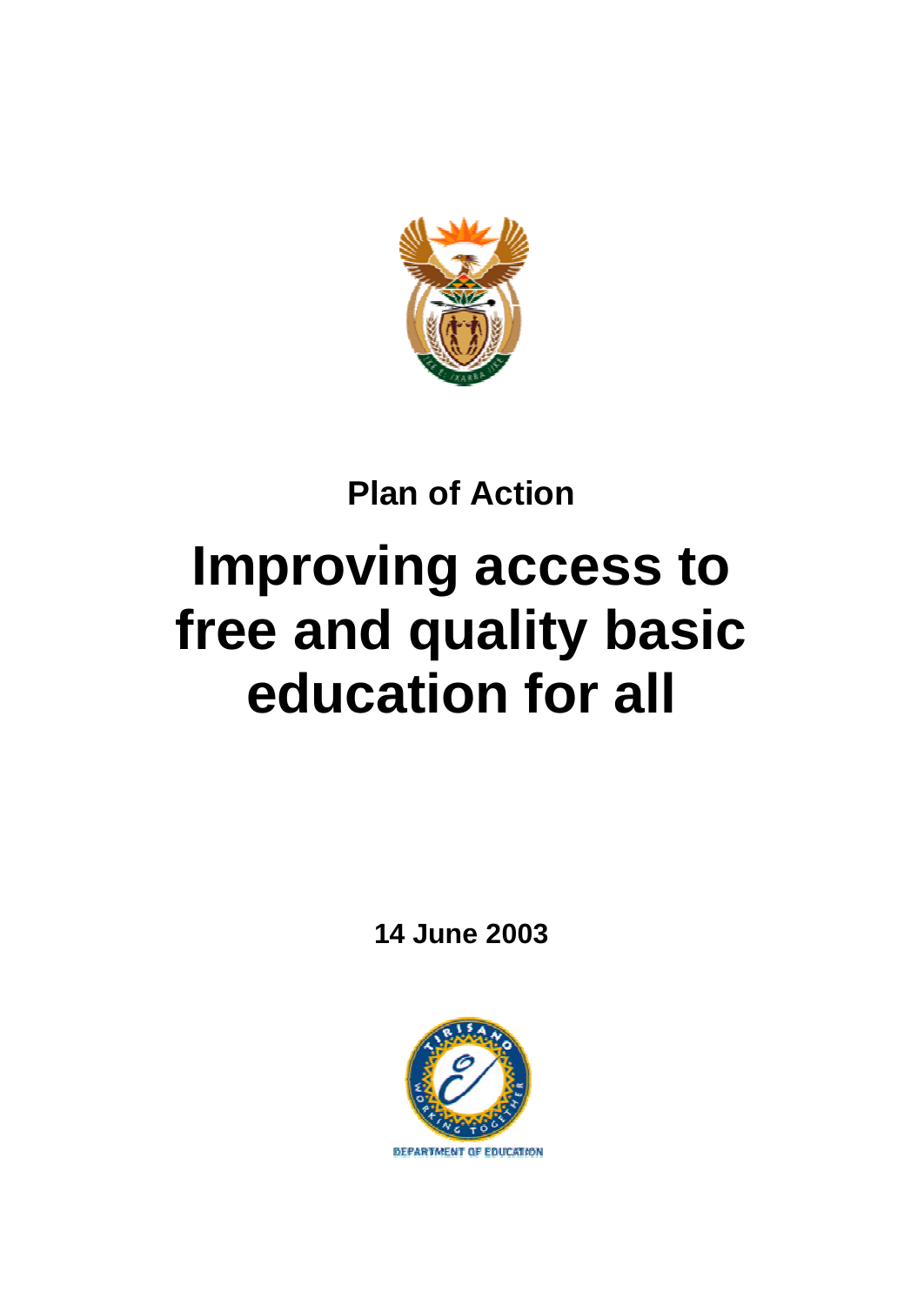## **Foreword**

Public ordinary schools in our country, and in particular access to and the costs of basic quality education, have been the subject of intense research and public debate during the last year. This Plan of Action represents a key output emerging from this work. The lessons Government has learnt from the intense analysis and broad consultations inform this document strongly. We have come a long way in improving our understanding of what works best in our mission of making schooling, in particular compulsory schooling that is of a high quality, accessible to all South African learners. There have been clear successes since 1994 that we should be proud of as a country, especially given our point of departure of a schooling system that had marginalised the vast majority of learners. Our analysis has highlighted the extent of the major resource shifts towards the poor since 1994, leading to a better and more equitable per learner expenditure level. However, problems persist in terms of closing the gap between current levels of expenditure, and levels we can regard as adequate. Moreover, there are problems in the way we allocate resources, and, very importantly, in our translation of resources into quality education for all our learners.

This plan includes valuable strategic pointers for ensuring that Government's substantial, yet limited, resources are used effectively to accomplish our education mission. The emphasis in this Plan of Action is very much on ensuring that the poorest 40% of learners in South Africa continue to experience improvements in the quality of the schooling they receive, and that all barriers to access, be they distance, school fees, or some other barrier, be definitively removed in the next three years. Much of the groundwork has been laid since 1994, and for this reason we believe that the goal is attainable. Our emphasis on the poorest 40% falls within a broader strategy of promoting stability, quality and access in the schooling system as a whole. Government therefore remains committed to a schooling system that is inclusive, and widely representative of our society, and quality enhancement across the entire spectrum of that system. Specifically, Government sees the key input of the school allocations improving for all public schools in the country.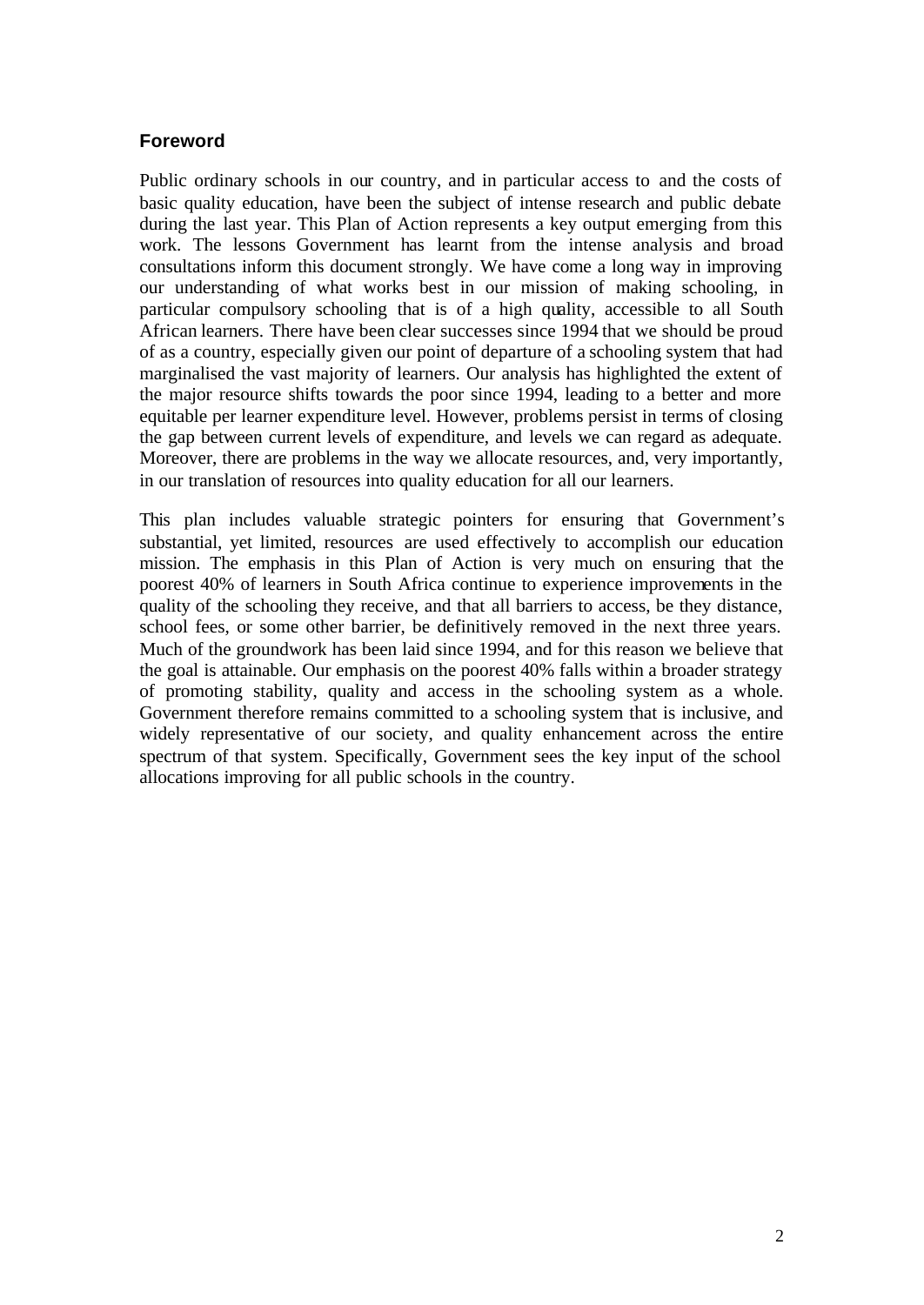# **Contents**

| 1              |                                                                 |  |
|----------------|-----------------------------------------------------------------|--|
| 2              |                                                                 |  |
| 3              |                                                                 |  |
| $\overline{4}$ |                                                                 |  |
| 5              |                                                                 |  |
| 5.1            |                                                                 |  |
| 5.2            | Educators who are empowered to offer quality education 10       |  |
| 5.3            |                                                                 |  |
| 5.4            |                                                                 |  |
| 5.5            |                                                                 |  |
| 5.6            |                                                                 |  |
| 6              |                                                                 |  |
| 6.1            |                                                                 |  |
| 6.2            |                                                                 |  |
| 6.3            | Systems to support the national resource targeting framework 19 |  |
| 6.4            |                                                                 |  |
| 7              |                                                                 |  |
| 7.1            |                                                                 |  |
| 7.2            |                                                                 |  |
| 8              |                                                                 |  |
| 9              |                                                                 |  |
| 9.1            |                                                                 |  |
| 9.2            |                                                                 |  |
| 9.3            |                                                                 |  |
| 9.4            |                                                                 |  |
| 9.5            |                                                                 |  |
| 10             |                                                                 |  |
| 11             |                                                                 |  |

# **1 Introduction**

1. **The historical legacy and our mission to transform.** The schooling system in South Africa was for decades a brutal instrument of oppression against the intellect and aspirations of the country's youth. Yet that same system also served as a site for an intense struggle against oppression, a struggle in which many of today's leaders learnt the meaning of freedom and justice. In 1994, a Government elected by the people of our country could at last set that schooling system on a more normal course, where institutions could nurture our youth in an environment of peace, and could produce the scientists, teachers, voters, mothers, fathers, politicians and business people of the next generations, generations for whom apartheid and the denial of access to learning would be a thing of the past. We have taken remarkable strides in the direction we wanted to go. We have made some mistakes along the way, and have learnt from them. In some ways, we have only just begun the journey towards the full transformation of our schools. Given the depths of oppression, deprivation and marginalisation visited on our people under apartheid, we have tackled the project of transformation with extreme urgency. We are understandably impatient for change. The speed of the changes may, therefore, seem painfully slow at times, but we are confident that we have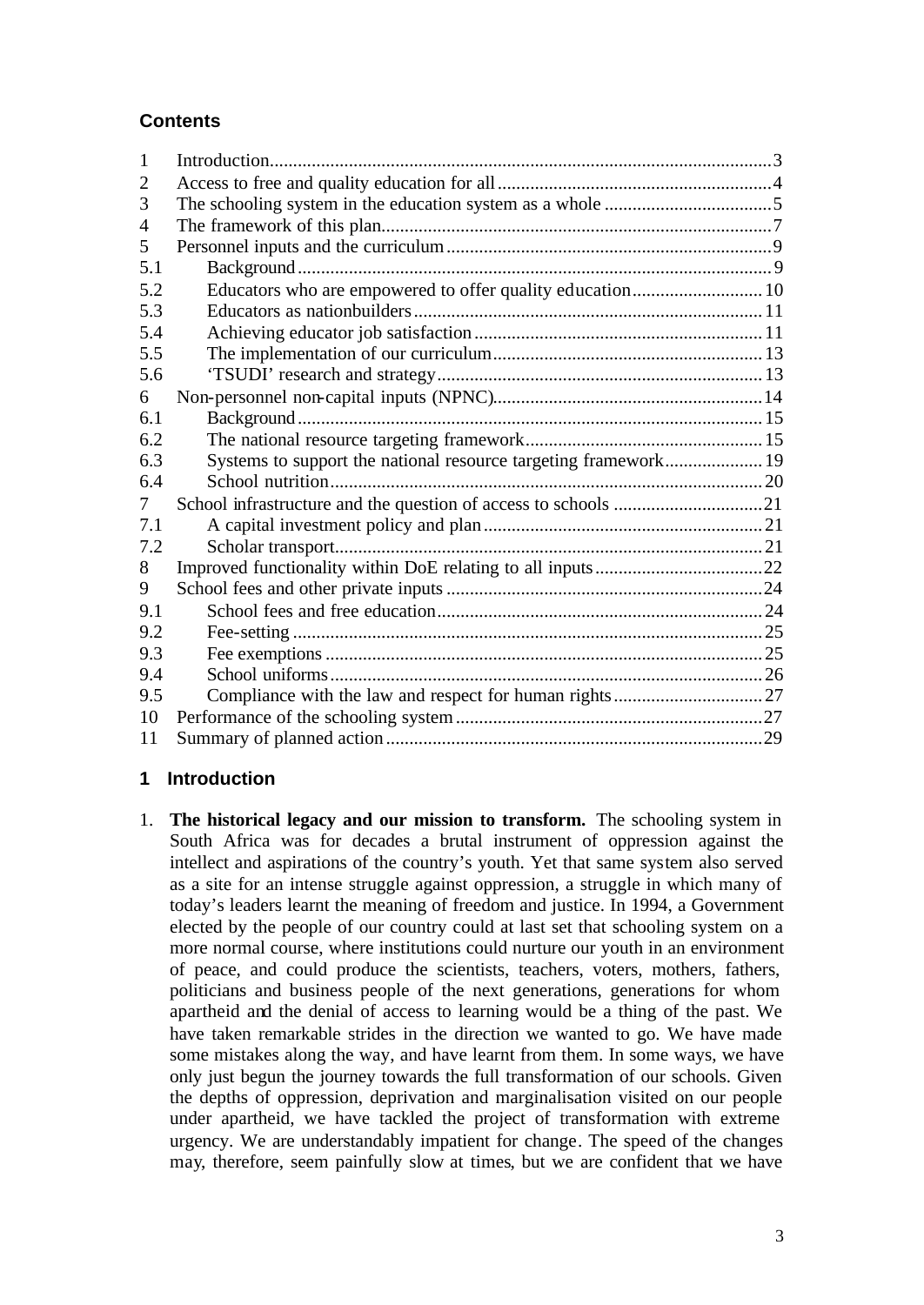chosen the best path, and that our progress since 1994 has been a heroic feat, for which all stakeholders should take credit, of improved access to schools, healthier budgets, and significantly improved equity.

- 2. **Practical and realistic transformation tasks.** This plan takes stock of our recent experiences, reiterates our commitment to the basic right to free schooling of a high quality, and explains some key strategies for achieving this. The strategies are practical and realistic, and are informed by what we can now consider our fairly substantial experience in governing a schooling system in a democratic South Africa.
- 3. **In-depth research and public participation in the process.** This plan follows the release of the Department of Education's report titled *Review of the Financing, Resourcing and Costs of Education in Public Schools*, released in March of this year. That report analysed key aspects of the schooling system, and outlined recommendations for a better schooling system. The public was invited to comment on the report, and the Department of Education was pleased to receive both considerable praise and valuable constructive criticism. The responses from the public and various stakeholder groups were carefully considered in drawing up this current plan. The *Review* contains a wealth of analysis of the major achievements since 1994, and of specific challenges that we currently face. The reader is encouraged to read the *Review,* as its analysis is one major key to understanding our highly complex schooling system and its attendant challenges.
- 4. **The planning and implementation processes of Government.** The reader will find important arguments relating to the rationale of our strategies, and an outline of specific things Government plans to do in improving the schooling system. The broad scope of this plan includes a number of activities that are underway or intended in the education system as a whole. Some aspects of this plan will therefore be elaborated in the strategic and operational plans of the Department of Education and of the nine Provincial Education Departments (PEDs). The substantive location of each activity is determined by the distribution of powers and functions within the education system and depends on the current framework of intergovernmental fiscal relations. We encourage the reader to monitor this process as it unfolds, and to participate in the steps that take this plan forward. There are many opportunities at the national, provincial and local levels for this to occur.

#### **2 Access to free and quality education for all**

5. **Constitutional imperatives.** Our 1996 Constitution guarantees the right of all South Africans to a basic education. The *South African Schools Act* of 1996 (SASA), which forms the legal foundation for schools in the country, makes schooling compulsory for all learners aged seven to 15. Compulsory education is the cornerstone of any modern, democratic society that aims to give all citizens a fair start in life and equal opportunities as adults. Government is, moreover, bound by the Constitution to progressively improve access to further education and training (FET) (which is Grades 10 to 12 in schools). The current programme to expand Grade R into all public primary schools, following the recommendations of *Education White Paper 5* on early childhood development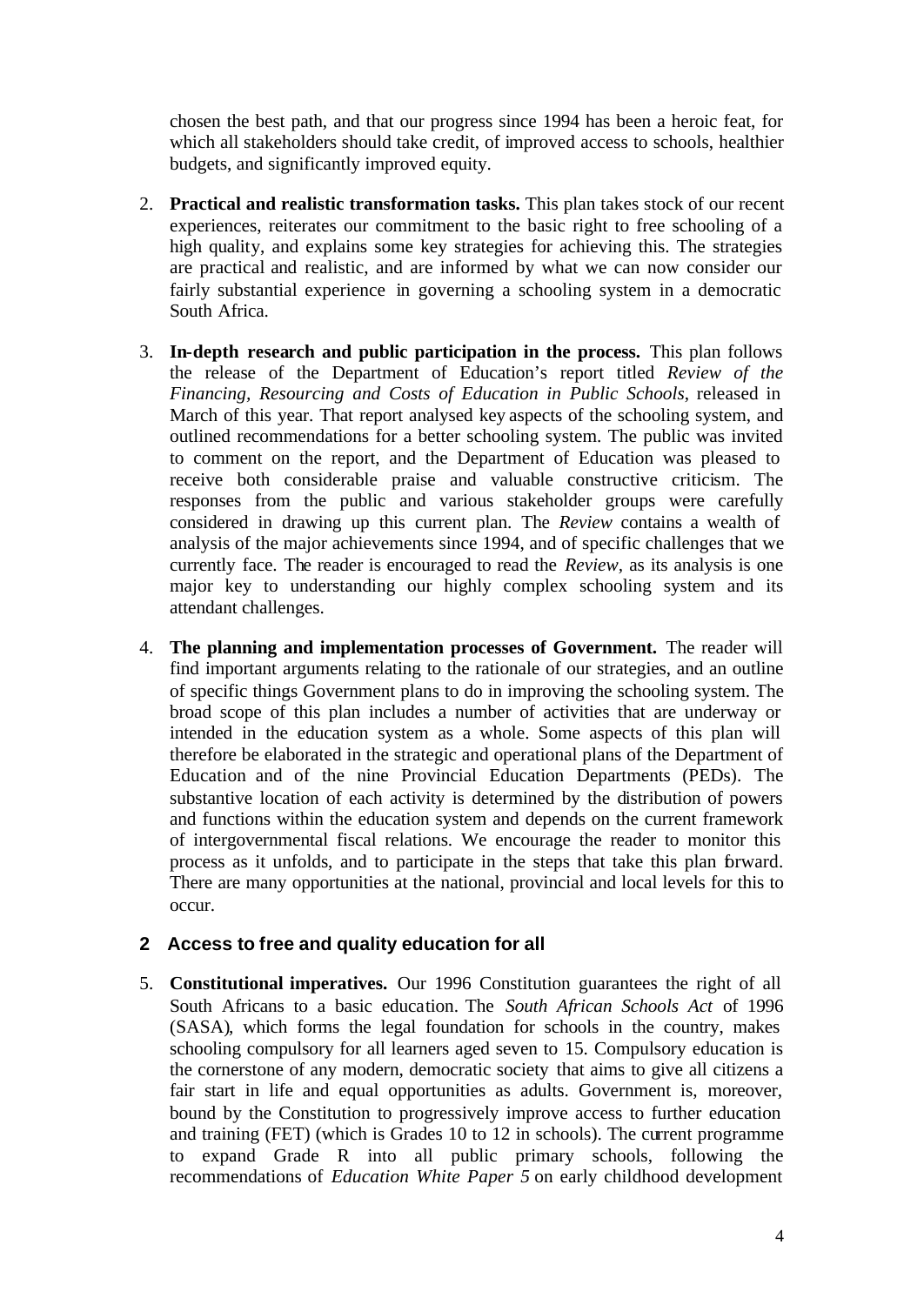(ECD), will result in compulsory schooling that begins in Grade R, and continues to Grade 9.

- 6. **The Dakar Framework.** South Africa is a signatory to the *Dakar Framework for Action* of 2000 and to a number of other international agreements, where we commit ourselves to combating poverty and uplifting our people through the provision of basic education that is compulsory for all children of school-going age, that is of good quality and in which financial capacity is not a barrier to access for any child. According to the Dakar agreement, this target should be achieved by 2015. We are well on the way to attaining this target before 2015, and have a record that is impressive by international standards. With regard to the funding of public schools, we promulgated a pro-poor funding policy in 2000. We have gone further down the road of progressive, or pro-poor, school funding than any other developing country. Our current emphasis is very much on ensuring that our pro-poor funding mechanisms bring about adequate funding for *all* poor schools by 2005, at the latest. Our objective goes beyond free education for the poor. We seek, through this plan, to achieve a schooling system that is *free and of a good quality* for all poor in the country.
- 7. **Inequality within the public schooling system.** We need to recognise the special nature of South Africa's public schooling system, resulting from the legacy of apartheid. Our system includes schools in suburbs that display 'First World' opulence, where parents contribute vast sums of money to the school in order to maintain costly sporting facilities and extensive media centres. Our system also includes schools that serve rural communities that are desperately poor, and where parents are mostly illiterate. Even though Government will continue to make a significant investment of public resources in schools catering for the non-poor, it is these stark inequalities that make it an imperative for Government to spend more on poor schools than rich schools, and to bring about cross-subsidisation of poor learners by parents of rich learners, through the fee exemptions mechanism, where both poor and rich attend the same school. This occurs within the broader framework of Government's transfer of resources towards the historically disadvantaged. We seek to do this while maintaining a unified public schooling system in which the overwhelming majority of learners in the country participate, and that is inclusive of the middle class. This is a necessary condition for nation building and social cohesion. The move towards free basic education for the poor in South Africa must be seen in this context.
- 8. **Healthy debate needed.** The way we deal with the inequalities of schooling will no doubt continue to provoke lively debate. As long as this debate is well informed, it will add value to the discourse.

#### **3 The schooling system in the education system as a whole**

9. **The budget programmes in education.** The public ordinary schooling sector occupies budget programme 2 in each of the provincial education systems. This plan focuses very much on that programme. However, other education sectors in the provincial systems are closely linked to the schooling system, and are necessary for education as a whole to succeed. A quick overview of developments in the other sectors follows: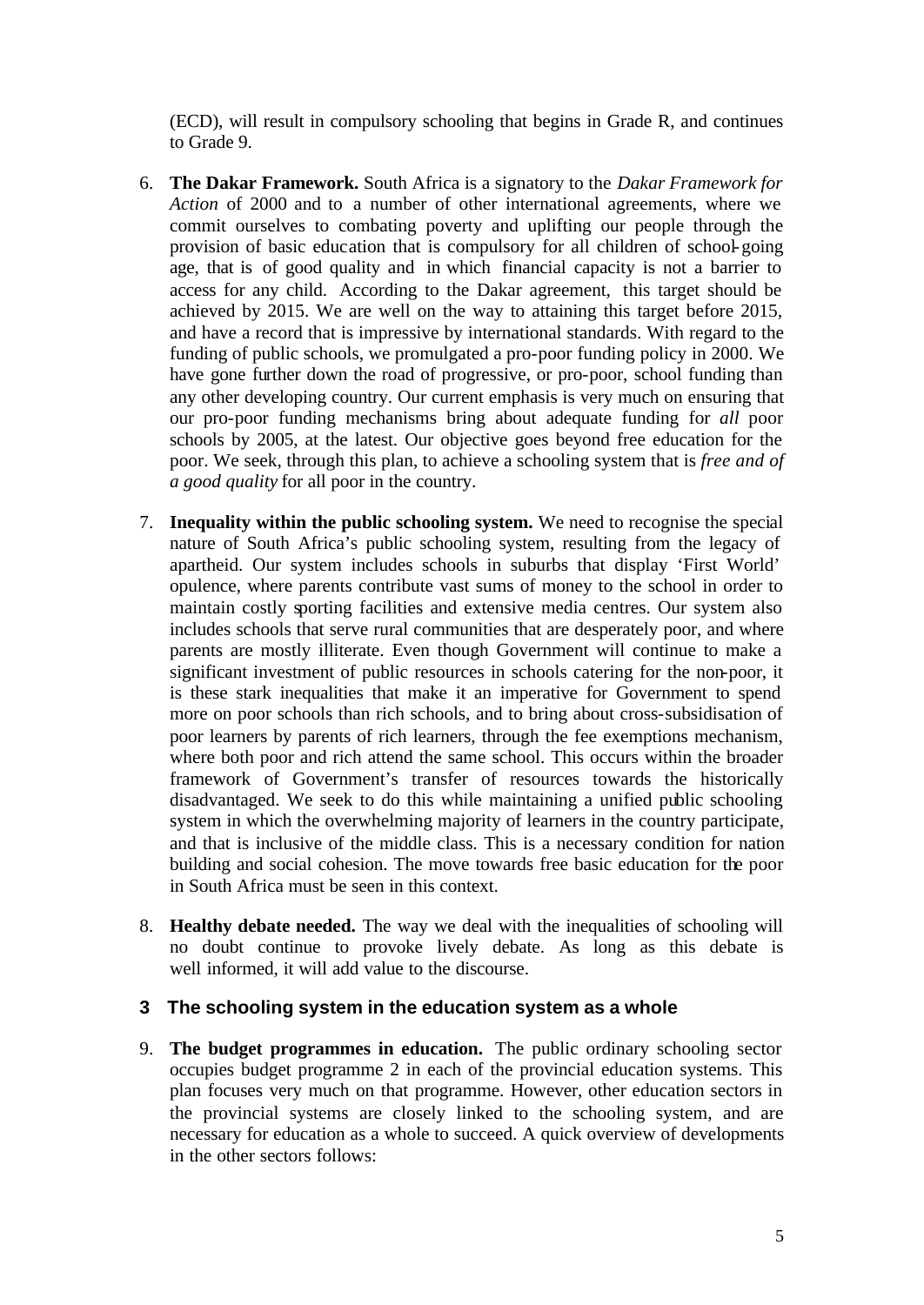- **Independent schools** (programme 3) are funded according to the *National Norms and Standards for the Funding of Public Schools* (also referred to as the *School Funding Norms*), which were amended in 2002 in the interests of a more effective formula for the funding of independent schools.
- ß **Special schools** (programme 4) are currently subject to a transformation process, laid out in *Education White Paper 6: Special Needs Education*, that involves the inclusion, wherever possible, of learners with special needs in public ordinary schools. The inclusion process has far-reaching implications for public ordinary schools. However, it is not the intention of this plan to deal specifically with inclusion, nor the future function of special schools, as the exact nature of inclusion is currently being piloted in a sample of school districts, and therefore has a slightly separate planning trajectory.
- **Further education and training colleges** (programme 5) were merged into 50 new institutions in 2002. Currently, a funding policy for this sector is being finalised. Synergy between these colleges and FET in schools in the task of tackling the severe skills shortages in the country, as outlined in Government's *Human Resource Development,* is a major concern and goal of Government.
- ß **Adult basic education and training** (programme 6) will be reorganised during 2004 in accordance with a new funding policy for this sector that is aimed, firstly, at improving this service and, secondly, at expanding coverage to more adults. The greater use of school facilities in providing this service forms part of our strategy for this programme.
- **Early childhood development** (programme 7) is a sector that will continue to experience major expansion during the rest of this decade. In accordance with *Education White Paper 5*, Grade R will become a universal service offered mainly in existing public primary schools. The roll-out process will be strongly pro-poor, with poor schools being incorporated first into the new system, and receiving more funding. Amendments to the *School Funding Norms* in order to deal with the specific resourcing requirements of Grade R are in the process of being finalised. The roll-out of Grade R implies major systems changes for public ordinary schools. The fact that this matter is not dealt with explicitly in this plan does not negate its importance. Detailed plans for rolling out Grade R will be drafted as soon as the funding policy is in place, and the plan laid out in this document is written in full cognisance of the Grade R process.

Programmes 1 and 8 cover administration and auxiliary services, respectively, and do therefore not represent education sectors.

10. The reader is encouraged to track overall developments across all education sectors in the strategic plans and annual reports of the Department of Education and the nine Provincial Education Departments. These documents, all of which are requirements in terms of the *Public Finance Management Act* of 1999, have been improving over the years, and are set to improve further, in line with the budget reform process aimed at providing the public with better information about Government's service delivery.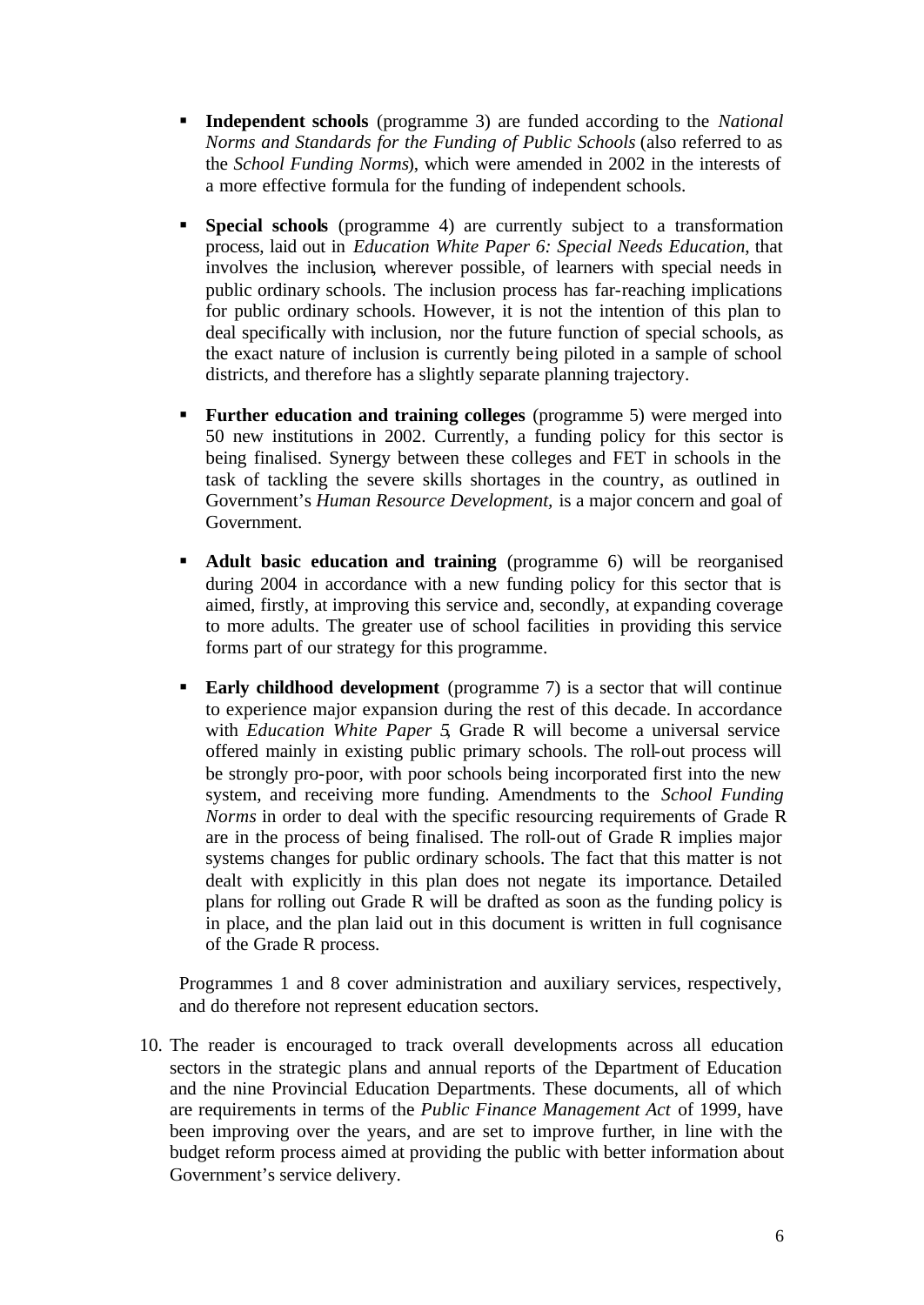#### **4 The framework of this plan**

- 11. **The economic view of education.** Economists often view the education process as a production process, with the chief inputs being educators, learner support materials and other non-personnel items, and physical infrastructure. The output of the production process is considered to be learner performance, or the skills and knowledge that learners have acquired at the end of a school year, or at particular exit points in the system.
- 12. **Schools as builders of communities and the nation.** Government views schooling as much more than a production process providing us with skills and knowledge. Schools are centres of community life, a vibrant public schooling sector is important for post-apartheid nation building, and the sector is so large that it has a dynamic effect on various aspects of the economy, from the building industry to the public transport sector. The 350,000 educators working in public ordinary schools represent around 3% of all employed adults in the country, and are therefore a powerful political, cultural and economic group.
- 13. **The link between efficiency and quality.** However, this does not imply that the pursuit of optimal cost-effectiveness in the education process is ignored. Our success in discharging our full mandate for public schooling, consistent with our wider goals in education, is contingent on the pursuit of optimal costeffectiveness. It is vitally important that we focus on getting the mix of inputs right in our schooling system. Educators without adequate learner support materials (LSMs) cannot teach effectively. Costly and exciting LSMs in dilapidated school buildings are an anomaly. It is also vitally important that our schooling system as a whole, and our individual schools, be managed in such a way that inputs are effectively utilised to empower learners and communities with skills and knowledge. If we improve the resourcing of schools, we should see improved learner performance. Anything short of this represents a waste of public resources, and a betrayal of our learners. Education budgets in the country have been improving in real terms, and this trend continues through the current MTEF period. We need to ensure that improved budgets do lead to a more educated and a better trained nation. Moreover, the major resource shift towards poorer schools that we have seen since 1994 should not be an end in itself. We are shifting resources towards historically disadvantaged communities in order for the quality of education to improve for the majority of our people. Our funding policies have established pro-poor funding mechanisms in recognition of the fact that addressing the legacy of apartheid, and tackling poverty, means we must spend more on the poor if we want to give everyone an equal start in life. We should never lose sight of this goal. For this reason our plan for a better schooling system places significant emphasis on the measurement of learner performance, and on the need for improved management to ensure that education resources are translated into quality teaching and learning, and into the meaningful economic, political and cultural empowerment of all of our people.
- 14. This plan groups our strategies and activities according to three inputs:
	- **Personnel inputs and the curriculum.** The implementation aspects of our curriculum are dealt with here, owing to the close linkages between the provisioning of personnel and the curriculum.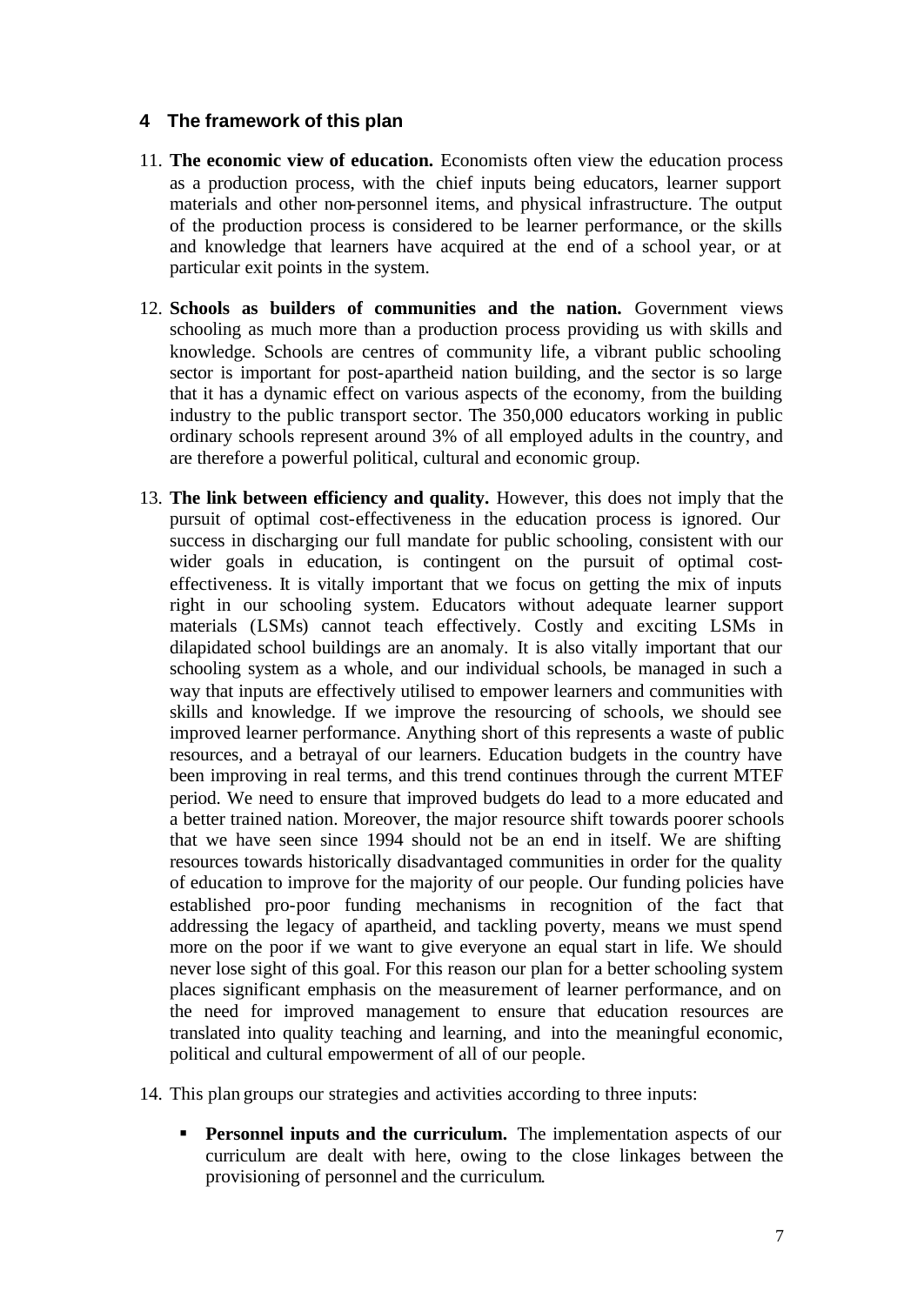- **Non-personnel non-capital inputs (NPNC).** This category includes all nonpersonnel inputs other than buildings and access-related inputs. Hence LSMs, furniture, and equipment are included here.
- **School infrastructure and the question of access to schools.** Here the grounds and buildings of schools are considered. Inputs required for the physical access of learners to schools, in particular scholar transport, are also dealt with here, owing to the close relationship between the physical location of schools and learner access.

The plan furthermore considers systemic changes required within the Department of Education relating to all the above inputs. That section is titled **Improved functionality within DoE**. The question of additional private resources that are contributed towards public schooling, generally by parents, is addressed in **School fees and other private inputs**. Lastly, and very importantly, the section **Performance of the schooling system** deals with the output side of the education process, and in particular with the need for quality education for all.

Informing our entire plan, and hence reiterated throughout the document, is the need for *free and quality education for all.* This implies that -

- public funding of schools, especially where learners are poor, must be sufficient to cover the cost of all the basic inputs required for a quality education;
- **•** schooling must provide all learners with meaningful knowledge and skills that will empower them to take part fully in the economic, political and cultural life of the country; and
- no learners, especially those of compulsory school-going age, should experience any economic, physical or other barriers to attending school.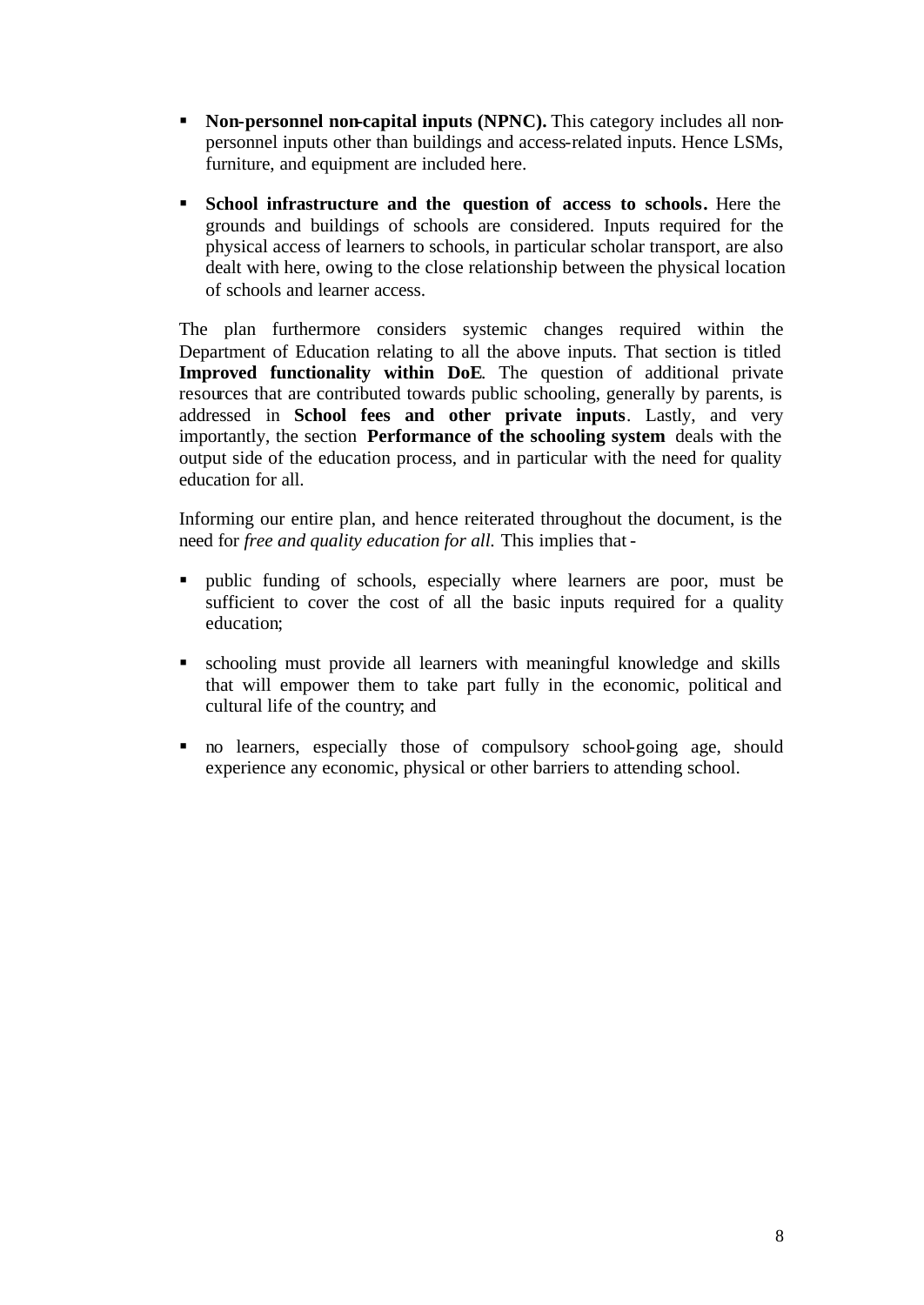#### **5 Personnel inputs and the curriculum**

#### **In a nutshell**

**Our successes since 1994 in bringing about greater equity in the provisioning of personnel are impressive. Our post provisioning model, within which this move to equity has occurred, has recently been improved through the incorporation of a pro-poor weighting, making the net effect of the model clearly pro-poor. Closely linked to post provisioning is the matter of curriculum diversity in historically disadvantaged schools. It is crucial that this matter be addressed, though not at the cost of our focus on enhancing quality across the full spectrum of the curriculum. There is a need for more research into, and a better informed strategy for, education human resourcing. Educator productivity needs special attention. Better in-service training programmes, LSMs, incentives and improved school management are key factors that can enhance educator productivity. A national policy on the provisioning of non-educators to schools will be finalised soon. Our research needs to provide us with a better understanding of teacher identity in South Africa, something that is key to formulating workable educator strategies.**

#### **5.1 Background**

- 15. **Successes in redistributing personnel resources.** As pointed out in the *Review*, since 1994 we have seen a major redistribution of educators in the schooling system, and the effective elimination of the apartheid practice of supplying the rich with more state-paid educators. Considering that personnel expenditure comprises the bulk of expenditure on schooling, as it does in all schooling systems across the world, our success in redistributing educators towards the poor also implies a major overall shift of Government expenditure towards the poor. The redistribution of educators was pursued as part of a strategy to tackle the problem of unacceptably large classes in poor schools, a clear barrier to quality schooling. Though we still find instances of unacceptably high L:E ratios, the average L:E ratio in poor schools has dropped considerably since 1996. The redistribution of non-educators (e.g. school secretaries, cleaners and gardeners) has been less successful, and uneven across provinces, owing, largely, to a lack of national policy in this regard.
- 16. **The post provisioning model.** Since 1998, educator posts have been distributed amongst schools on the basis of an affordability-driven post provisioning model using as inputs mainly straight enrolment, but also grade in which learners are enrolled, language of learning and teaching, and curriculum offerings in Grades 8 to 12. The use of curriculum offerings in the model in the case of secondary schools caused some controversy, because historically advantaged schools tended to offer more scarce subjects, such as music and certain technical subjects, and therefore enjoyed a slight advantage in terms of the overall L:E ratio. Part of the problem was the slow speed with which curriculum equalisation for Grades 10 to 12 occurred across the schooling system. The post provisioning aspect, though not the curriculum aspect, of the problem was addressed in 2002 with a pro-poor weighting, which effectively cancelled out the advantage that certain middle class schools had enjoyed. The pro-poor weighting currently governs 2% of all educator posts, though this will rise to 5% within some years.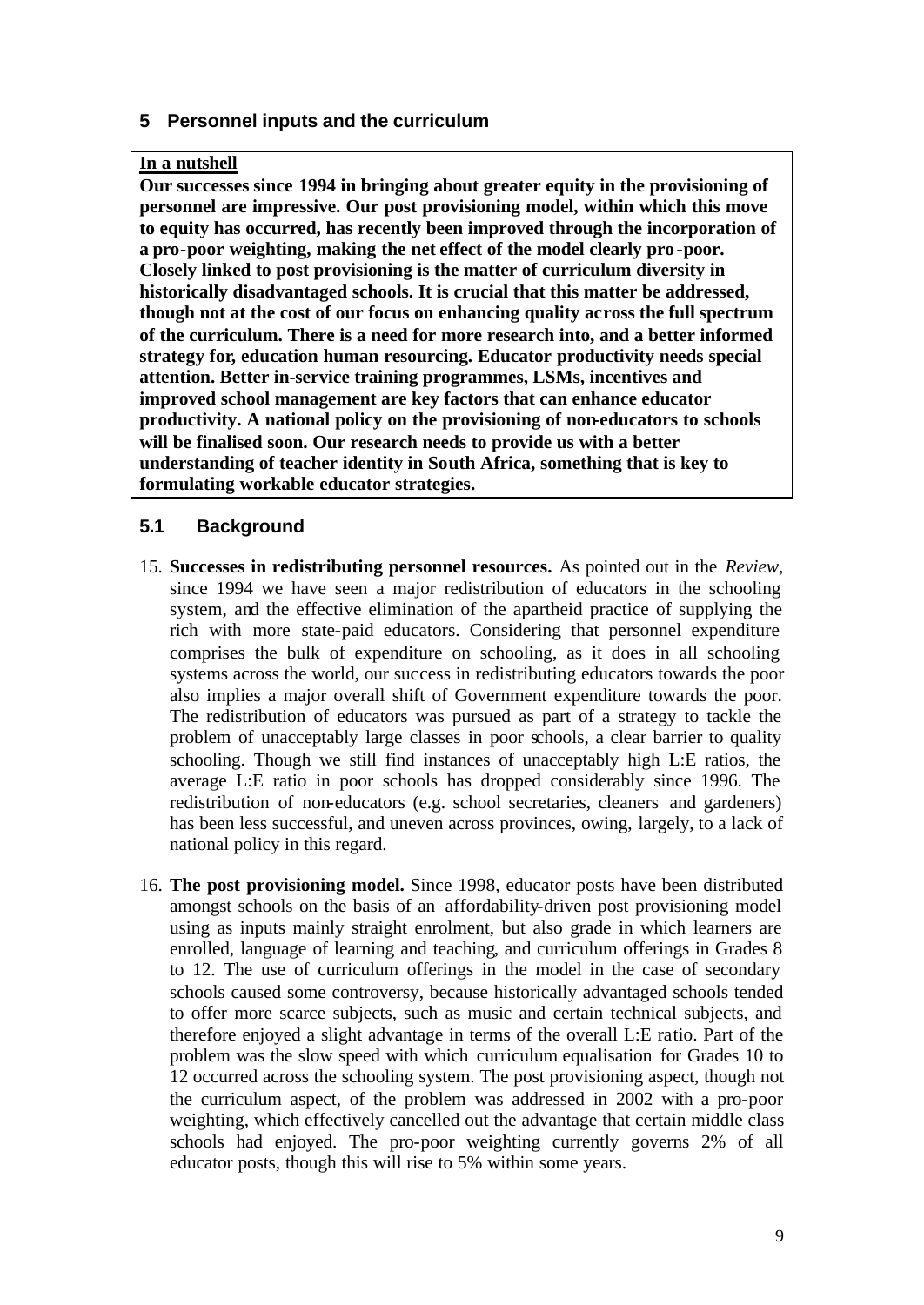- 17. **The way we perform our education human resource planning.** The education departments and relevant labour unions have established a clear modus operandi over the years, and relations between employer and employee organisations have on the whole been driven by constructive debates and a firm commitment on all sides to the mission of transforming our education system. However, both the state and employee organisations have experienced problems of insufficient information and research to support decision-making, where decisions have farreaching implications for how the entire education system works. Government did commission a major teacher audit in 1996, and a large national teacher conference was held in 2001 to address fundamental questions of human resource strategy in the education system. However, the challenges facing us are not static, and various issues, from HIV/AIDS to changing attitudes towards the educator profession amongst our youth, mean that we continually need to revisit our strategies.
- 18. **Educator productivity.** International studies show that the 'returns to investment', or learner performance obtained with money spent on inputs, is particularly low in South Africa. We lag behind in terms of the skills and knowledge of our learners, even when we compare ourselves to countries that spend less on education than we do. Low teacher productivity has been cited as the main reason for South Africa's relatively poor performance. Most of our educators received most of their training under apartheid, and herein lies an important key to understanding the problem. Government has actively sought to address the training problem through extensive in-service training programmes. However, for some educators, the training programmes have been experienced as inadequate, or 'crash courses', whilst other educators have not received any inservice training at all. Clearly, the task of reskilling our educators to provide quality schooling is a mammoth task, which depends not only on Government programmes, but also on initiatives from the school level. Many individual educators and schools have taken the initiative of running training workshops using materials that have become available to schools, with positive results.

#### **5.2 Educators who are empowered to offer quality education**

- 19. **More effective in-service training approach.** Government will continue to roll out training programmes to help educators in schools to implement the new curriculum, and to upgrade themselves in terms of generic skills and knowledge pertinent to their tasks as educators. The Ministerial Committee on Teacher Education, set up in 2003, is examining how we can improve our performance in this task. Analysis of the cost effectiveness of the various training models now in existence is being undertaken as part of this process. We believe that incentives for schools and districts to initiate their own skills development programmes, within Government's framework of in-service training, should be strengthened.
- 20. **Better administrative and other support in schools.** Whilst work performed by educators outside of the classroom in preparing for classes does contribute directly towards quality teaching, work outside the classroom on administrative tasks like procurement of materials and liaising with the Department on salary matters does not. In fact, time spent on these administrative tasks often implies less time spent on class preparation. A national policy on the provisioning of noneducators is overdue. Draft policy has already been formulated. *Government will*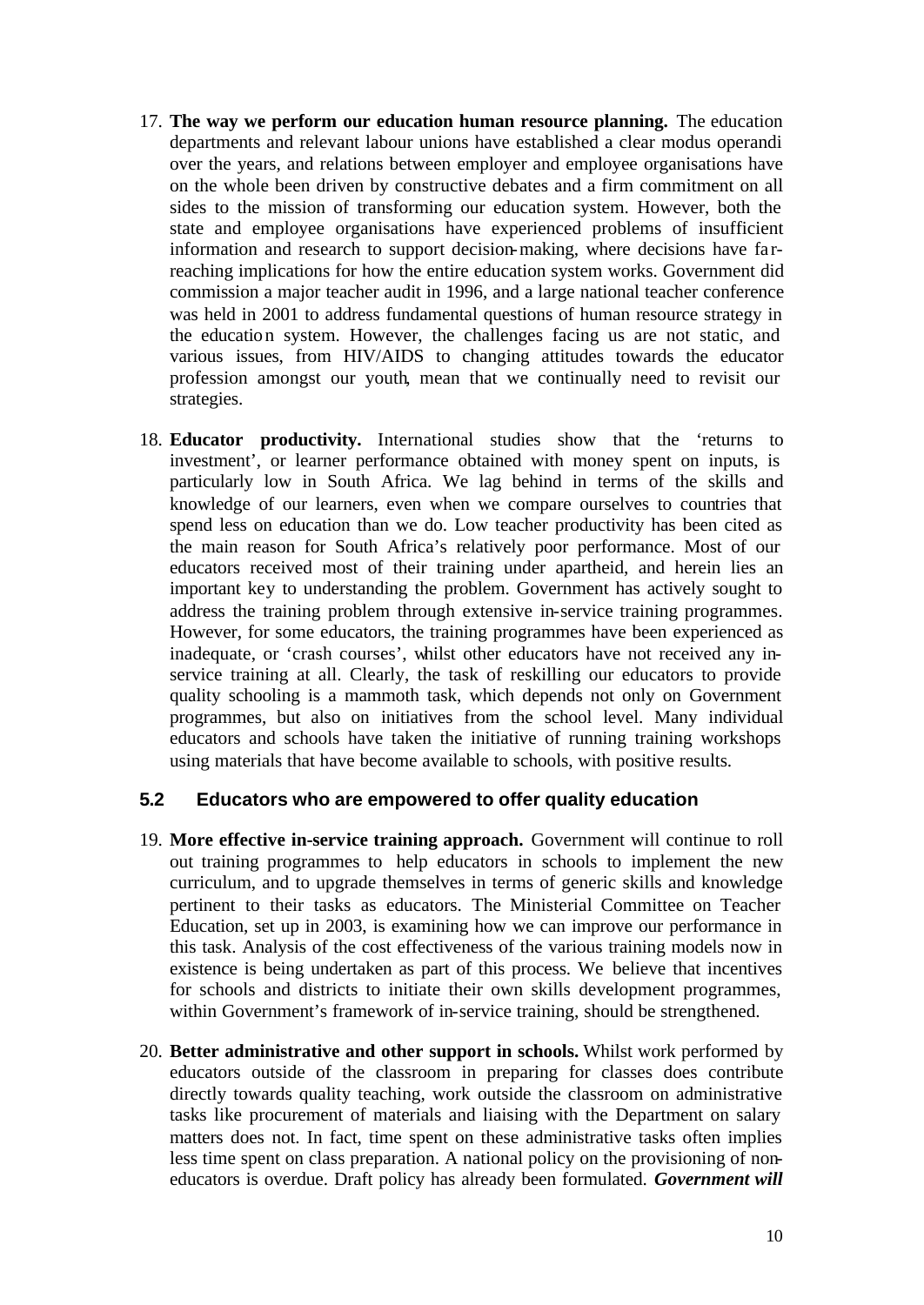*ensure that a final policy is passed by no later than 2004.* The ultimate goal of this policy should be to enhance teaching in the classroom. The policy will include a strategy and framework for educator assistants, not with a view to undermining the educator corps, but so that there is a framework in place when temporary pressures, for instance pressures arising out of the HIV/AIDS pandemic, require the provisioning of additional support to educators.

21. **Non-personnel resources.** Government recognises the importance of providing adequate non-personnel resources if we want educators to render a quality service. This matter is dealt with in a separate section below.

#### **5.3 Educators as nation builders**

- 22. **Understanding our Constitution and its implications.** It has been pointed out that Government views schooling as much more than a production process. Educators are to a large degree the midwives in the nation building process. Educators themselves need to possess a clear understanding of our Constitution, of the long process that brought us to our democracy, and of the serious challenges, especially the challenge of inequality, still facing us. Educators, whatever their curriculum specialisation, should also be well-versed in matters of human rights, and linguistic, religious and other diversity. An educator who does not understand the nation building task at hand, cannot effectively provide quality education. Discrimination by educators, both overt and covert, against poor learners, or learners of a particular race or language group, or for some other reason, is unfortunately a reality in our schooling system, and is something we must eradicate. Government is currently strengthening the nation building component of our advocacy and training programmes, and this process will continue.
- 23. **Accountability of educators.** Publicly employed educators in schools are accountable to both the state as the employer, through the school principal, and to the communities that they serve. We have educators whose accomplishments exceed even the high expectations placed on them by the system and the community. These are the heroes of our schooling system, and there are many of them, many more than will ever be given their due credit in awards ceremonies like the high-profile Annual Teaching Awards. Sadly, we also have a minority of educators who not only fail to give of their best in the classroom, but contravene school rules by, for instance, arriving late at work in the morning, and engaging in criminal acts such as improper relations with learners and sexual abuse. The harm that such behaviour inflicts on our schooling system, on the reputation of the teaching fraternity and on the next generation of South Africans is very high. For this reason we regard it as a priority to deal decisively with educators who fail to execute their duties to the best of their abilities as professionals and as citizens.

#### **5.4 Achieving educator job satisfaction**

24. **Educator identity.** Educators are a diverse group, with diverse notions of their own identity. It is important for us to understand that identity, and to foster it in a way that strengthens the willingness and ability of educators to offer quality education. Job satisfaction is as important for educators as it is for employees in other organisations. We have made great strides in bringing greater transparency,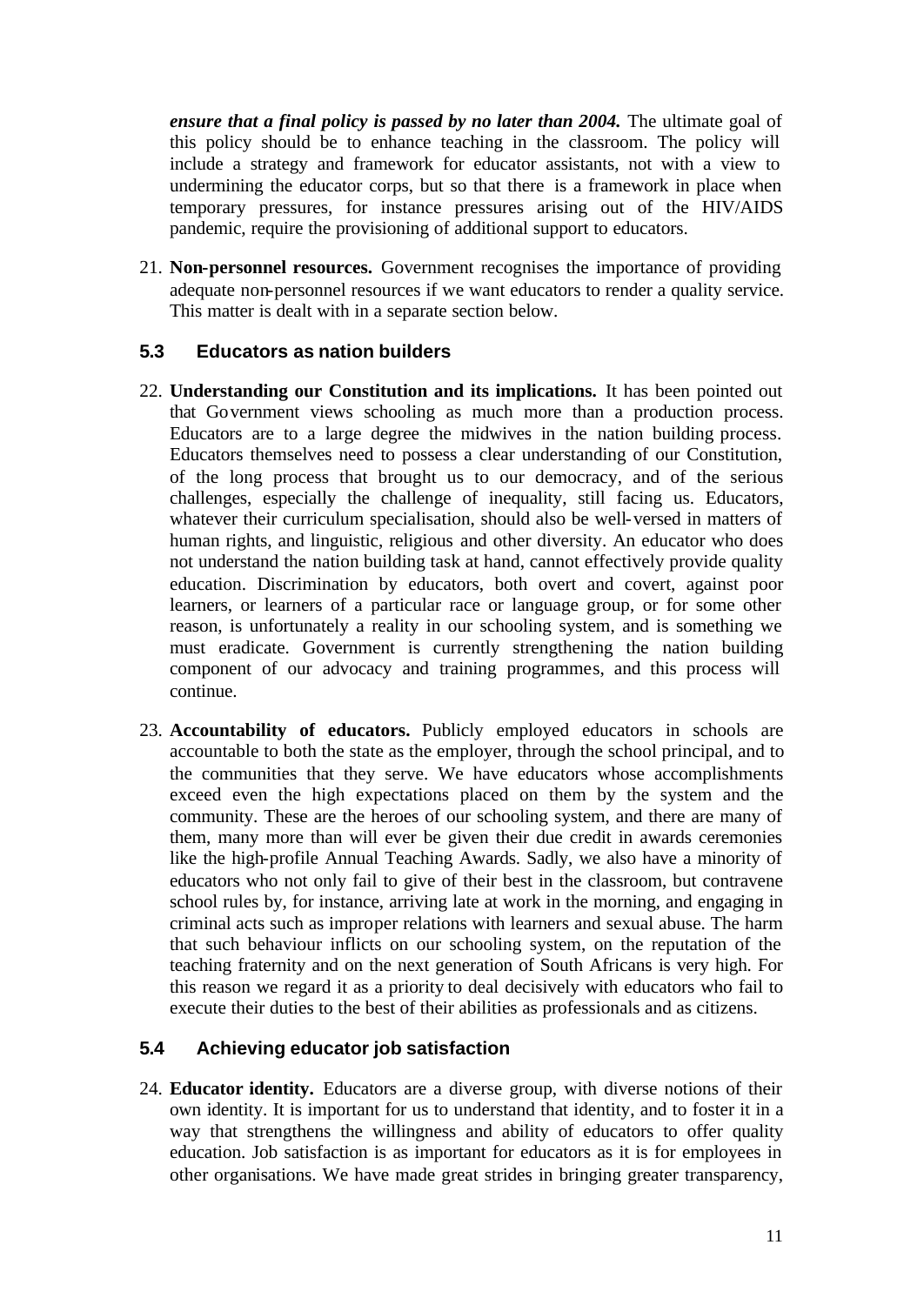predictability and fairness into the remuneration system for educators, yet we believe that we can make further improvements in this regard.

- 25. **Increases in both personnel budget and productivity.** Government believes that the principal approach to dealing with the productivity problem should be to raise educator productivity to an acceptable level, so that our expenditure on education is fully justified in terms of the knowledge and skills that our learners have. We recognise that raising educator productivity is not a one-dimensional task. It involves a carefully balanced combination of in-service training, improvements to the conditions of service, access to better support materials, awareness-raising campaigns, an effective system of rewards and incentives and decisive yet fair disciplinary procedures. Importantly, unlike many other developing countries under the intense pressure of foreign debt, our Government does not believe that we need to shrink our personnel budgets in the education sector. After the difficult 1996-1998 period, when personnel budgets skyrocketed to unsustainable levels and had to be reigned in, we succeeded in securing a sustainable level of personnel expenditure, and now see increases in real terms in our personnel expenditure in public ordinary schools.
- 26. **Incentives for educators.** Whilst we do not plan for decreases to the salary bill, this does not mean that we regard the current system whereby educators are remunerated as optimum. We believe that we need to pay a premium to certain educators in at least three cases. Firstly, exceptional effort on the part of educators and school principals must be rewarded. The practicalities of this are not easy, partly because educators are faced with vastly differing constraints, but we are confident that we will find a system for achieving this. Secondly, educators with specialisations that are scarce, for instance educators with a mathematics or a science specialisation, must be paid more, at least in the interim, in order not to loose those educators to other sectors of the economy. We should remember that certain specialisations are scarce because we have not trained enough educators in those fields. Ultimately, our teacher training strategy should take into account expected losses of educators with particular specialisations. Thirdly, we need to break the current pattern whereby more marginalised schools in rural areas suffering serious poverty are always the last choice of employment for educators, thus making quality education a more remote possibility in these schools. This can only be done by providing incentives to work in marginalised rural areas, or urban areas regarded as difficult.
- 27. **Good management in schools.** Studies have shown that improving school management is one the most, if not the most, effective way of bringing about quality education in schools. Educators in well-managed schools are more satisfied as workers and professionals. Good time management in a school, in particular a good timetable, means workload amongst educators is fairly and effectively spread, and learners focus on appropriate things at the different times of the day and the week. For this reason we believe it is in the interests of everyone for Government to pay particular attention to management training, the remuneration of managers, support systems for managers, and the building up of a corps of education managers, or school principals, that is committed and that has earned the respect of educators and communities.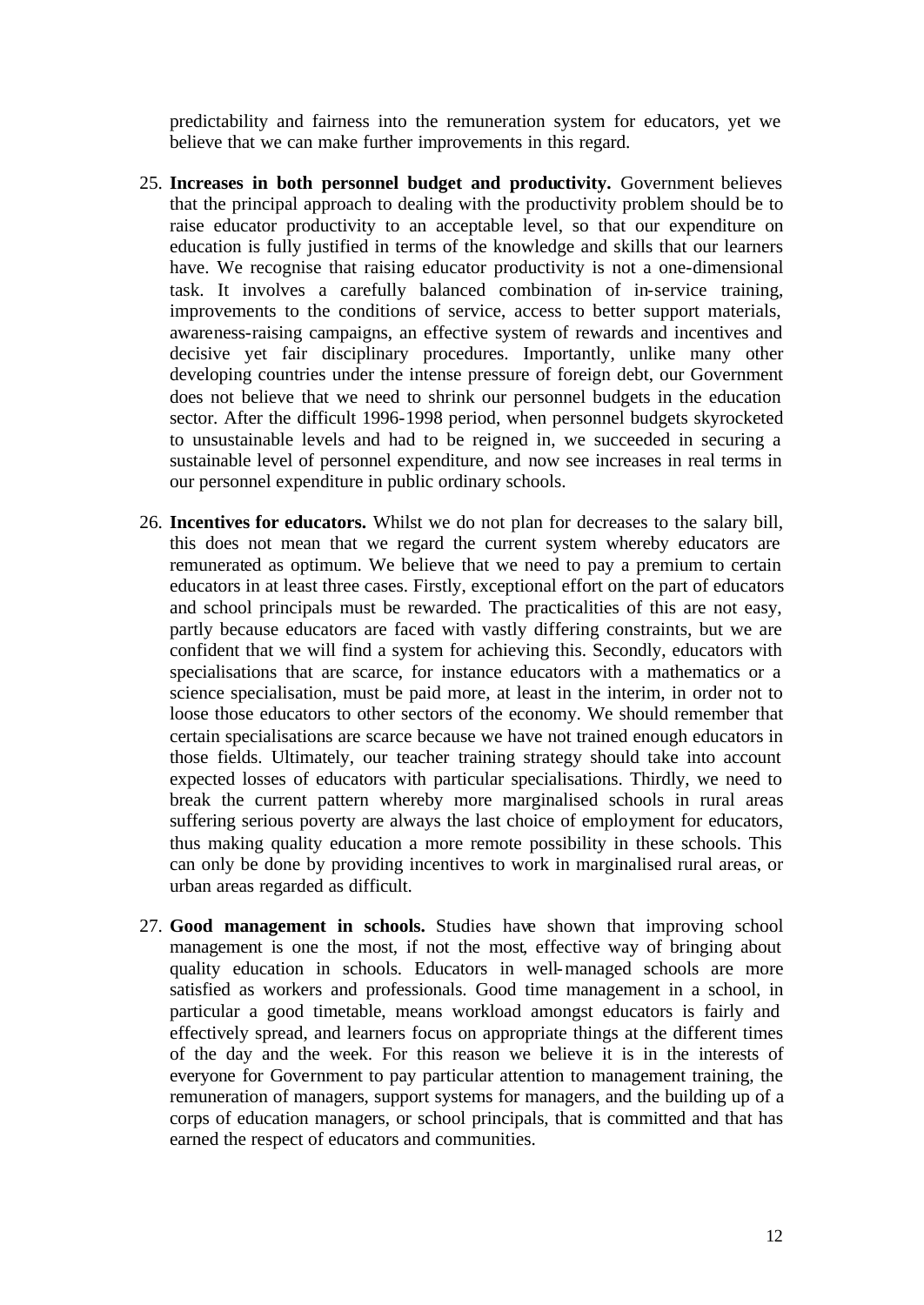28. **Class size.** Despite our successes in reducing class sizes in historically disadvantaged schools, and despite a post provisioning system that currently distributes slightly more educator posts to poor schools than to non-poor schools, we believe that we still have problems with unacceptably large class sizes in some schools. There are many reasons why this problem might persist. Posts that have been created are not filled, educators are absent from schools, increasingly due to illness, and an inadequate physical infrastructure in the school forces large classes to occur. We need to address these root causes. We should also consider declaring a maximum permitted class size, above which the Department should be obliged to take extraordinary and temporary measures. However, we should not blindly be driven by the L:E ratio alone. The L:E ratio is not the only determinant of quality education. If there is a choice between using a limited increase in the budget to reduce class size by four learners, and using that same increase to improve the physical conditions of the classroom and purchase better LSMs, some educators may well choose the latter as the best option for enhancing quality. We simply cannot apply the same criteria to all schools.

#### **5.5 The implementation of our curriculum**

- 29. **Practical solutions to curriculum implementation.** The practicalities of bringing the curriculum to the classroom need further attention. LSMs must not only support the curriculum pedogically, they must also be economically viable. We should therefore place greater focus on the trade-off between the durability of our LSMs, and cost, as well as storage within schools, and retrieval of textbooks from learners. This matter is dealt with in some more depth in section 6 below.
- 30. **Quality and diversity.** In Grades 10 to 12, where different learners can take different curriculum combinations, we are focusing on bringing more curriculum diversity to historically disadvantaged schools. The lack of diversity in these schools has been strongly criticised, partly because, with the current post provisioning norms, which are partly driven by the curriculum offered by the schools, curriculum diversity translates into a slight advantage in terms of educator posts (this effect has been offset since 2003 with a countervailing propoor amendment to the post provisioning formula). Greater curriculum diversity in historically disadvantaged schools, and, linked to that, the scaling down of *state*  resourcing in terms of posts for scarce curriculum offerings in middle class schools, has resourcing implications related not only to educator posts, but also to physical infrastructure and LSMs. Implementation plans for the roll-out of the new FET schools curriculum are taking this into account. It is important that we maintain a careful balance between bringing diversity into the curriculum of all schools with FET, and our efforts to enhance quality across the curriculum. We should not make the mistake of believing that diversity on its own improves quality. What we want is diversity with good quality, not diversity with poor quality.

#### **5.6 'TSUDI' research and strategy**

31. **Research and strategy formulation.** International practice has shown that proper human resource planning in a schooling system requires a level of investment in research and strategy formulation well above what is currently the case in South Africa. The Department of Education will increase its current capacity in this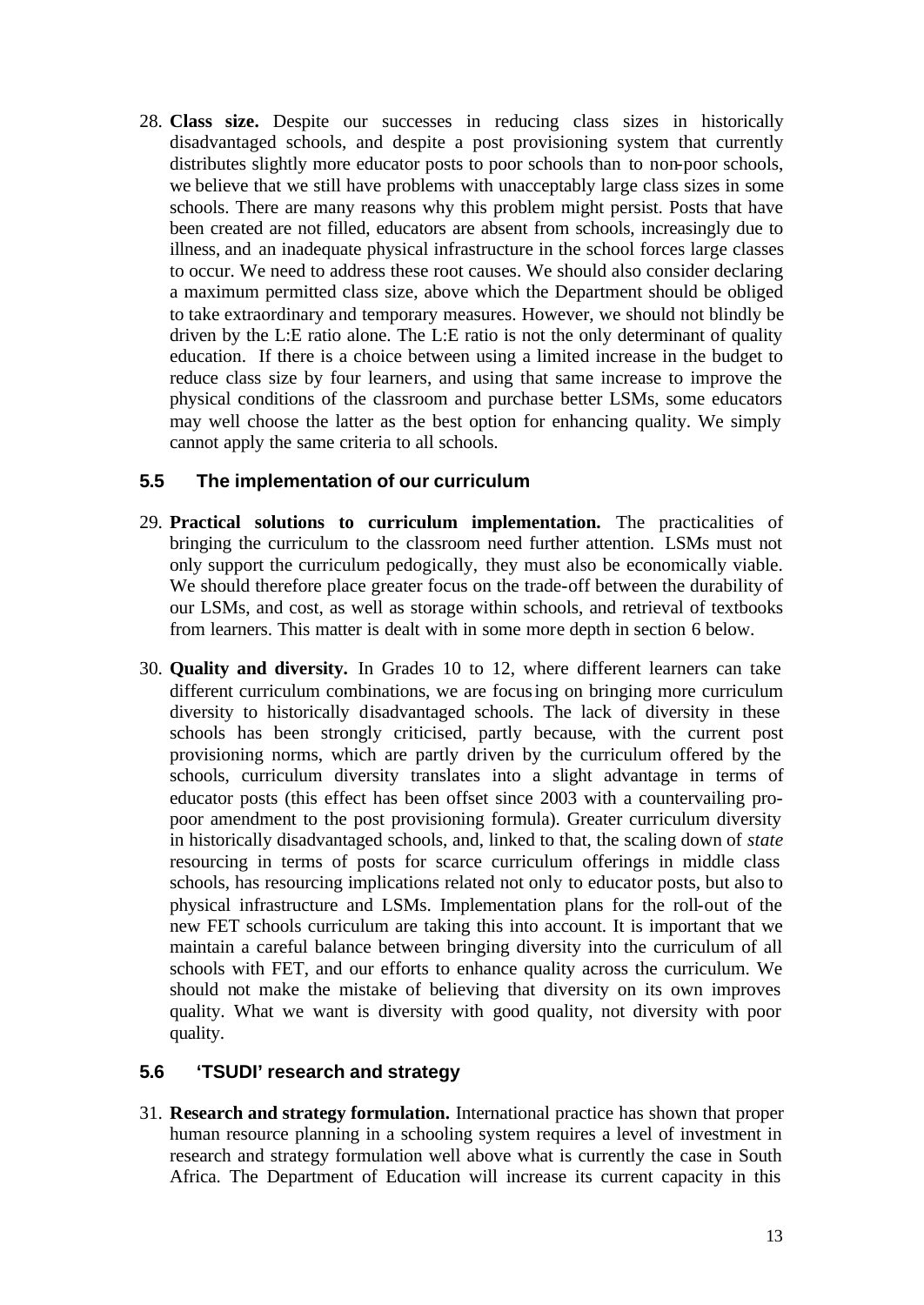regard significantly over the coming years. *By 2004, a major study, with strategy recommendations, will have been completed.* The Department of Education will carry out this work in collaboration with key stakeholders in order to promote shared ownership of the final product, although the Department of Education takes final responsibility for the output. The current Ministerial Investigation into Teacher Development is to be regarded as one key project leading towards the finalisation of the larger research and consultation project. The document released in 2004 should include a thorough analysis of past trends and the effectiveness of current policies, as well as realistic proposals for medium- to long-term strategy, based partly on international best practice. The scope of the document should encompass the following 'TSUDI' (teacher supply, utilisation, development and identity) issues:

- ß Educator **supply**: The anticipated educator supply crisis, the pre-service training trajectory, educator demand factors, long-range age profiles of educators, the attractiveness of the educator profession, economic factors that attract and retain educators, and educator attrition are some of the issues that should receive attention.
- Educator **utilisation**: The efficacy of the current post provisioning approach, district-level deployment of educators, school-level time management, the role of SGBs, class size, classroom technology, and systems of support, reward and punishment for educators are some of the issues that should receive attention.
- Educator **development**: The effectiveness of existing training programmes, training systems that can reach all educators over a space of time, appropriateness of current training materials and schools-based and districtbased educator development initiatives are some of the issues that should receive attention.
- Educator **identity**: The way educators view themselves, the way educators are viewed by society, and how this impacts on educator policy and strategy should receive attention.

#### **6 Non-personnel non-capital inputs (NPNC)**

#### **In a nutshell**

**The** *School Funding Norms* **represent a victory in terms of pro-poor funding in South Africa, though the attainment of adequate levels of funding has been slow. We will be norming the school allocations in rand terms in order to ensure that at least all poor learners receive enough for a 'basic minimum package'. Moreover, we will use national instead of provincial poverty quintiles to drive funding so that equally poor learners across the country will be subject to the same pro-poor targeting. Accelerated but sustainable conversion to SASA section 21 status for schools is something we regard as important in order to empower schools. Non-section-21 schools will obtain increased procurement powers, whilst the Department retains authority over finances, in order to improve services to these schools. The roll-out of asset management systems to all schools is a key target.**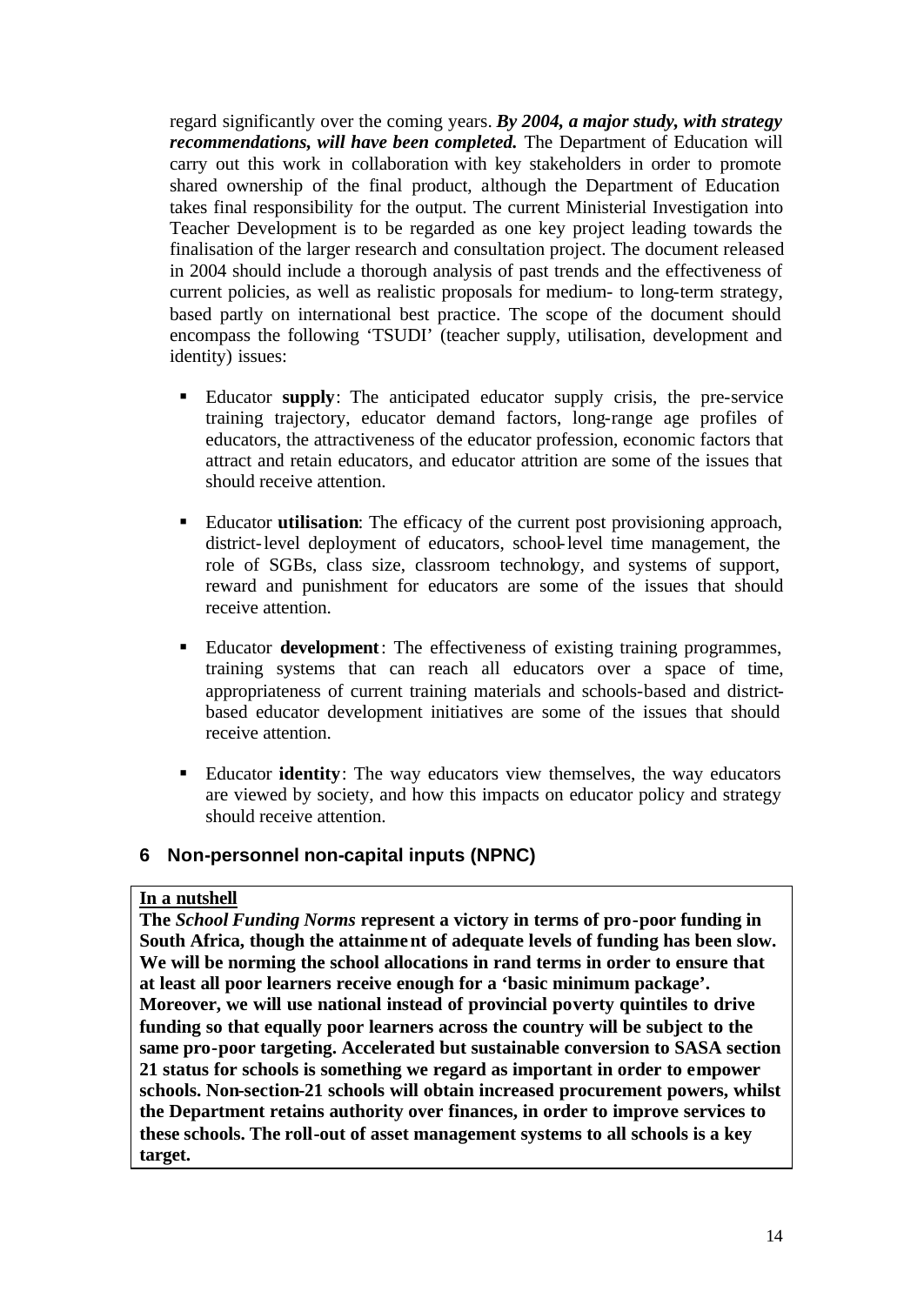### **6.1 Background**

- 32. **Progressive funding norms.** The *School Funding Norms*, first implemented in 2000, created a national system for providing non-personnel non-capital (NPNC) school allocations. This system is progressive and states that 60% of the budget should go to the schools with the poorest 40% of learners. The policy has been a key tool in the move towards the adequate funding of all poor schools.
- 33. **Funding and resourcing problems.** Success in the implementation of the policy has varied across provinces, partly because provinces have experienced varying budgetary space with which to fund the school allocations, and partly because provinces have varied in their capacity to translate funding into physical resources. In 2002, the school allocation to the poorest provincial quintile of learners varied from around R60 for North West and Limpopo to about R450 for the Northern Cape and Gauteng. About 22% of schools in the country have spending functions transferred to them in terms of section 21 of the *South African Schools Act*, on the basis of an evaluation of management capacity, and are hence called 'section 21 schools'. These schools have their school allocations transferred straight into their bank accounts. In the case of non-section-21 schools, on the other hand, the school allocation is held in trust by the Provincial Education Department, which is responsible for procuring non-personnel goods on behalf of the school. This arrangement has been problematic, as the administration involved is cumbersome, and PEDs have limited administrative capacity. The result has been that many non-section-21 schools received goods late, or not at all, during the financial year (in which case funds would be returned to the Provincial Treasury).
- 34. **What NPNC includes.** The NPNC category covers clearly consumable items, like exercise books, pens and electricity, as well items that are at least partly capital items, in the sense that they last more than one year, like textbooks, furniture and equipment such as photocopiers. There has been some degree of confusion over precisely what the school allocations should purchase, and this has led to an under-provisioning of certain inputs, notably equipment. The important distinction between NPNC items required for regular running of a school, and those required where schools have expanded, or where there are historical backlogs, has not been clear in expenditure plans, and this has aggravated the problem of inadequate funding.

#### **6.2 The national resource targeting framework**

35. **A basic minimum package.** In order to bring about adequate funding of schools, and hence eliminate the need for schools to charge school fees, it is important for Government to establish how much funding the average general education and training (GET) learner requires per year in NPNC funding. Different calculations of the basic funding required render different results, depending on one's definition of what exactly a 'basic minimum package' of NPNC inputs entails. From preliminary research conducted, we can say that the basic minimum package costs between R600 and R1 000. This amount is well above the current funding levels, even the funding levels for poor learners in the provinces with the best funding. We can also approach the question from the point of view of affordability, and ask how much Government can afford to spend on the average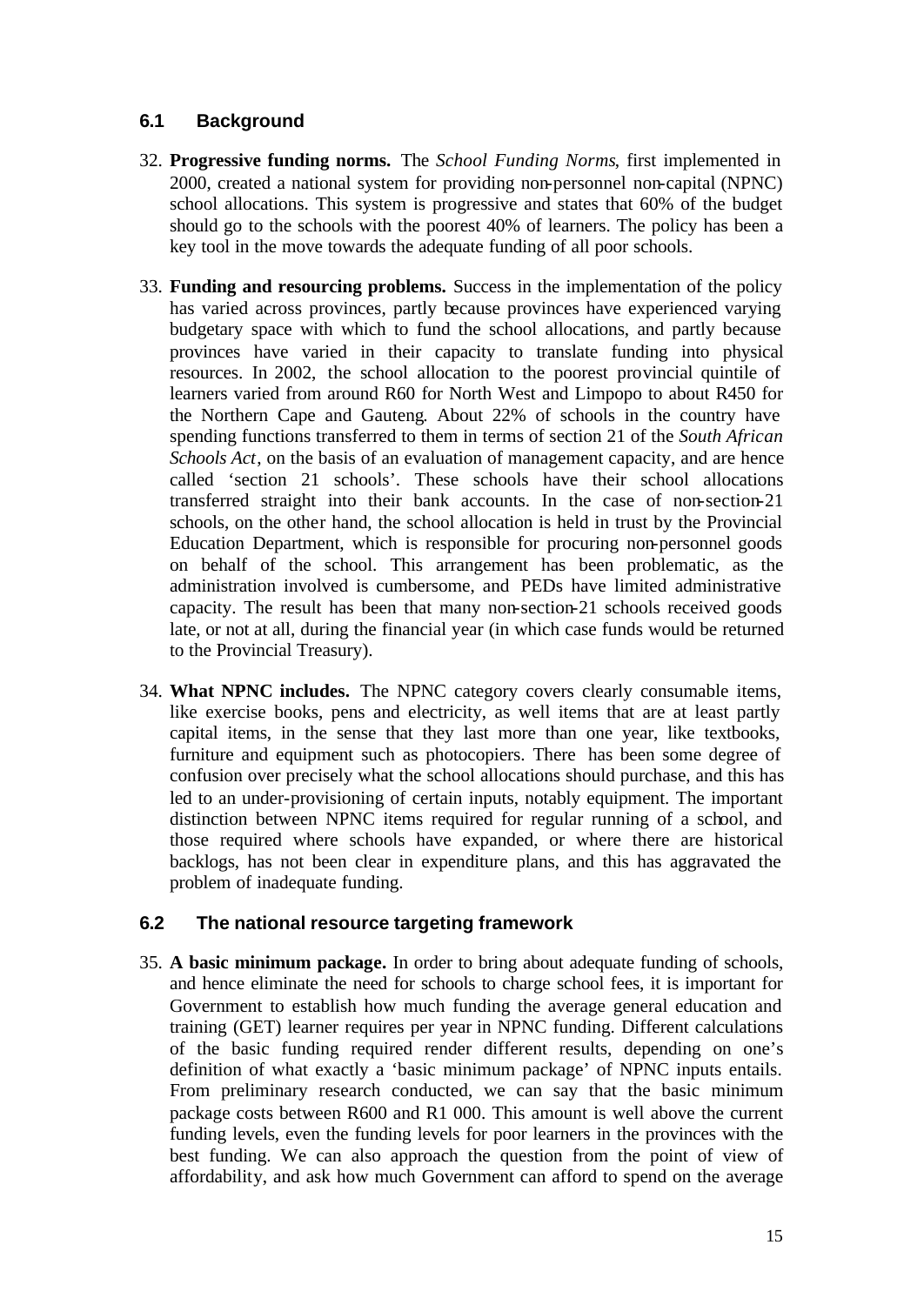learner. Given the overall budgets of provinces, and what one could reasonably expect provinces to spend on education, on public ordinary schools, and on NPNC goods, we arrive at an amount of about R500 for the *average* learner (in 2002 rands). Currently, these funds are not available for NPNC budgets in public ordinary schools as a result of a variety of factors, but in particular owing to expenditure pressures, especially in poorer provinces, in areas of service delivery other than education.

- 36. **National minimum norms for the school allocations.** In view of the importance of allocating to each poor learner an amount that is as close as possible to an adequate amount, Government believes that national norms should be established that specify what the minimum amount is that Provincial Education Departments may allocate for each poor learner. *Government will finalise norms to this effect, in the form of amendments to the current School Funding Norms, during 2003.*  We will refer to this, and the other changes to the system of school allocations referred to in this plan, as a *national resource targeting framework.* The minimum school allocation per learner for the poorest learners should be R450 in 2004, R563 in 2005, and R703 in 2006. The 2004 norm represents an increase over the 2002 level, in nominal terms, of around 200% in the case of the provinces with the lowest NPNC budgets at the time. For the provinces with better historical expenditure levels, the 2004 norm represents more or less the actual level of expenditure in 2002. The 2004 to 2006 trend in the norms stipulated here represent a 25% per annum increment in nominal terms. We believe that the schooling system has the capacity to spend these amounts, though there would have to be considerable management effort dedicated to ensuring that blockages in the administration that we are aware of were dealt with decisively. We furthermore believe that the amounts are affordable, and that they will have a significant impact in terms of realising quality schooling and removing the pressures schools presently experience to charge school fees.
- 37. **National instead of provincial quintiles.** In accordance with the *School Funding Norms,* Provincial Education Departments divide their schools up into five groups, or 'quintiles', from poorest to least poor, where each quintile has an equal number of learners. Given that provinces experience different levels of poverty in the population, and given that we would want to see equally poor learners funded at the same level across the country, the provincial quintiles that are currently used in the calculation of the school allocations will be replaced by national quintiles. This means that Statistics South Africa data will be used to determine what the size is of each *national* poverty quintile in each province. The next table indicates the breakdown according to 2000 StatsSA data (this breakdown is subject to further verification).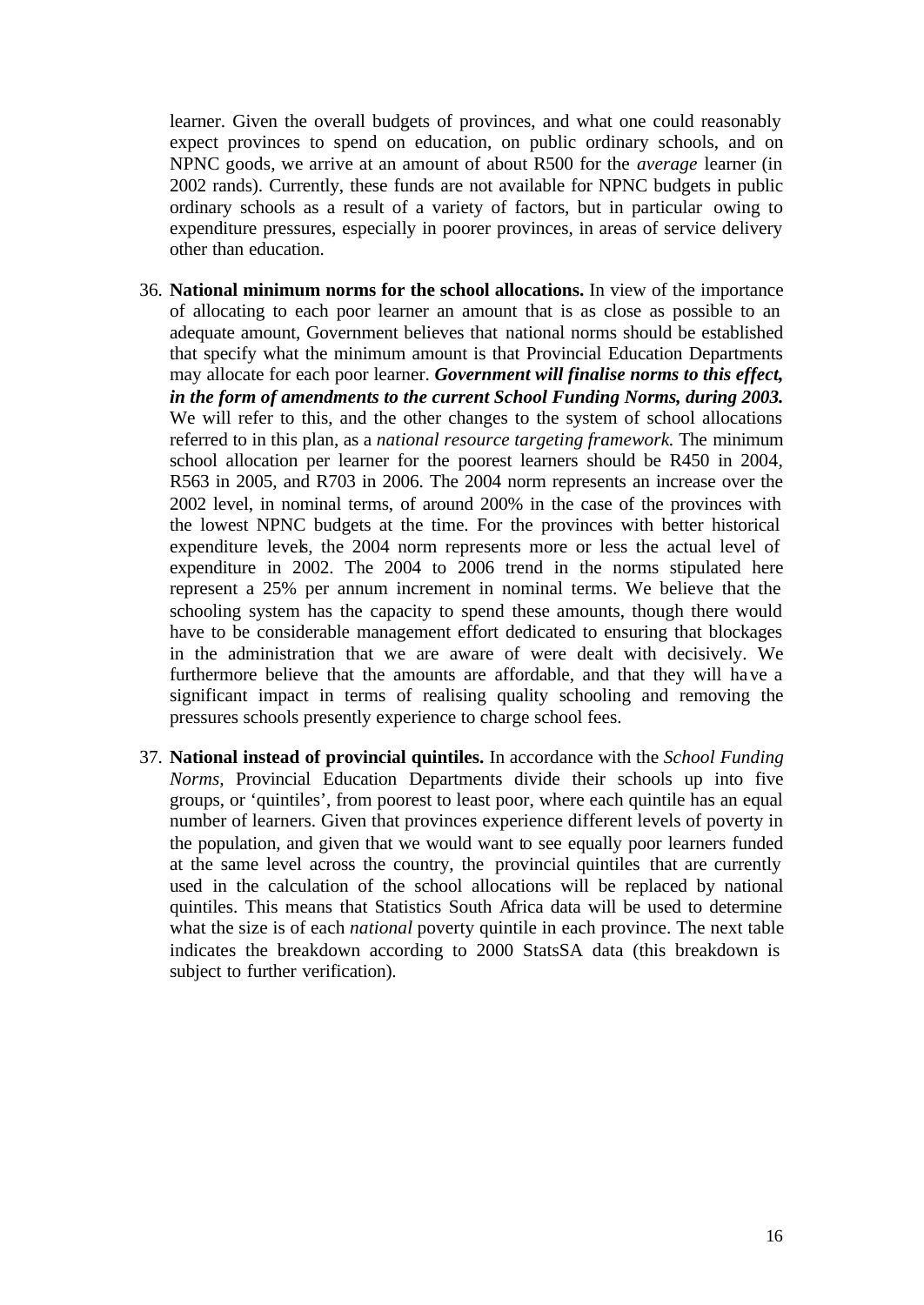|                     | National quintiles |                |     |     |               |       |
|---------------------|--------------------|----------------|-----|-----|---------------|-------|
|                     |                    | $\overline{c}$ | 3   | 4   | 5 (least      | Total |
|                     | <i>(poorest)</i>   |                |     |     | <i>poor</i> ) |       |
| Eastern Cape        | 34%                | 26%            | 18% | 10% | 11%           | 100%  |
| <b>Free State</b>   | 33%                | 20%            | 16% | 14% | 18%           | 100%  |
| Gauteng             | 7%                 | 11%            | 18% | 28% | 35%           | 100%  |
| KwaZulu-Natal       | 19%                | 22%            | 22% | 21% | 16%           | 100%  |
| Limpopo             | 27%                | 25%            | 22% | 15% | 10%           | 100%  |
| Mpumalanga          | 14%                | 23%            | 25% | 21% | 17%           | 100%  |
| Northern Cape       | 18%                | 17%            | 21% | 20% | 23%           | 100%  |
| North West          | 20%                | 19%            | 23% | 23% | 15%           | 100%  |
| Western Cape        | 4%                 | 10%            | 16% | 29% | 40%           | 100%  |
| <b>South Africa</b> | 20%                | 20%            | 20% | 20% | 20%           | 100%  |

38. **Distribution of funding across the five national quintiles.** Currently, the *School Funding Norms* determine that a 35-25-20-15-5 distribution of funds should be followed across quintiles 1 to 5, where each figure represents the total percentage of funding received by each quintile. This distribution has been criticised as differentiating too much between different groups of poor people, in particular quintiles 1 and 2. Government's successes in rolling out welfare grants to the very poorest, especially during the last three years with regard to the child support grant, has implications for redress funding within the schooling sector. We need to view Government's poverty alleviation programmes holistically. Public funding flowing through the Department of Social Development that assists poor and vulnerable learners in the home have a direct impact on the opportunities that learners have of accessing and realising quality education. Because of the changing context of overall Government service delivery, and in view of the anticipated increases in the school allocations over time in absolute terms, we regard it as important that the national norming process should be linked to a distribution across the five national quintiles that is flexible and responsive to changing trends. However, whatever distribution curve is chosen should ensure that at least 80% of funding flows to the poorest 60% of learners – this is the case in the original *School Funding Norms* distribution curve as well as in the distribution proposed in the following table. The following table indicates what percentage of the funding for the school allocations will be taken up by each national quintile, and what the amounts will be. The amounts for all quintiles represent increases over the current expenditure levels in the country, in other words even non-poor schools can expect to see increases in their school allocations. Moreover, non-poor schools in the poorer provinces may benefit from a shift to a lower quintile, for instance from provincial quintile 1 to national quintile 2. The Minister of Education may declare revisions to the following schedule, and will at appropriate points in time indicate what the minimum level of funding is after 2006. Moreover, the timing of the phase-in approach represented in the schedule is subject to the finalisation of key budget decisions to be made in the current financial year.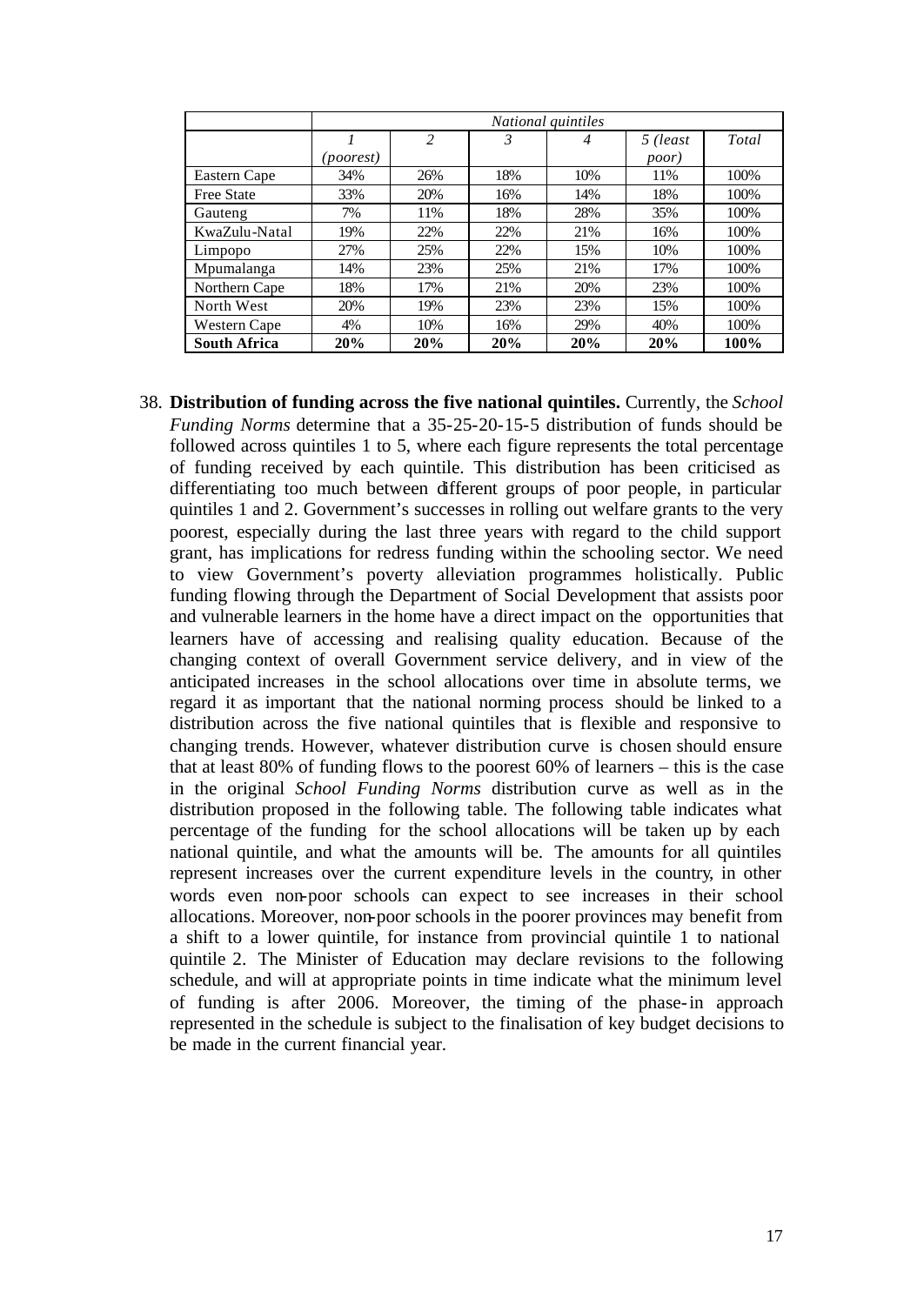|      | National quintiles |       |       |                |          |            |
|------|--------------------|-------|-------|----------------|----------|------------|
|      |                    | 2     |       | $\overline{4}$ | 5 (least | Total      |
|      | (poorest)          |       |       |                | poor)    |            |
| 2004 | 30.0               | 27.5  | 22.5  | 15.0           | 5.0      | 100.0      |
|      | R 450              | R 413 | R 338 | R 225          | R 75     | R 3.3 bn   |
| 2005 | 30.0               | 27.5  | 22.5  | 15.0           | 5.0      | 100.0      |
|      | R 563              | R 516 | R 422 | R 281          | R 94     | $R$ 4.1 bn |
| 2006 | 30.0               | 27.5  | 22.5  | 15.0           | 5.0      | 100.0      |
|      | R 703              | R 645 | R 527 | R 352          | R 117    | R 5.2 bn   |

- 39. **Affordability of the norms.** The normed minimum amounts in the previous table result in a sum of individual provincial budget shortfalls of between R1.1bn and R1.5bn per year. Our analysis has shown that this shortfall, which would be spread across three provinces only, could possibly be dealt with within the current fiscus if we reprioritise within the existing budgets. This matter will be vigorously pursued within the budgeting process. Insufficient budgets in the interim may influence the timing of the implementation process, but we are confident that the approach is optimal as well as sustainable.
- 40. **Measurement of school poverty.** The current practice, specified in the *School Funding Norms*, of basing 50% of the poverty weighting of each school on the household income of the area, and 50% on observations relating to the conditions at the school, will be changed so that only household income is taken into account. The use of conditions at the school has been found to create perversions in the poverty targeting process, for instance the unfair disadvantaging of poor schools with new buildings. Research has shown that this change would bring about a measurement of poverty that is more relevant to the level of school funding required by the school.
- 41. **Poor learners in quintile 5 schools.** The 5% of resources flowing to quintile 5 schools, stipulated in the original *School Funding Norms* and in the distribution outlined above, can be rega rded as high if we consider the steepness of the country's income distribution curve at the non-poor end. The school allocations flowing to quintile 5 schools are intended to make it possible and fair for these schools to enrol poor learners to a level where 25% of learners would be granted full exemption from school fees. Where quintile 5 schools can show that more than 25% of learners have been granted full exemption from school fees, where those school fees are not excessive, the criteria used for measuring the income of the community around the school will be reviewed for schools on a case-by-case basis, and schools may be moved to a different position on the resource targeting list. Where the number of poor and exempt learners in a quintile 5 school falls below the 25% level, the Department would reserve the right to claim back a part of the school allocation granted to the school. The details of these mechanisms, which are aimed at reducing barriers to access for poor learners in historically advantaged schools, will be laid down in the amended *School Funding Norms.*

l

 $<sup>1</sup>$  The rand amounts in the last column refer to the total cost for the whole schooling system, assuming</sup> 11 million learners.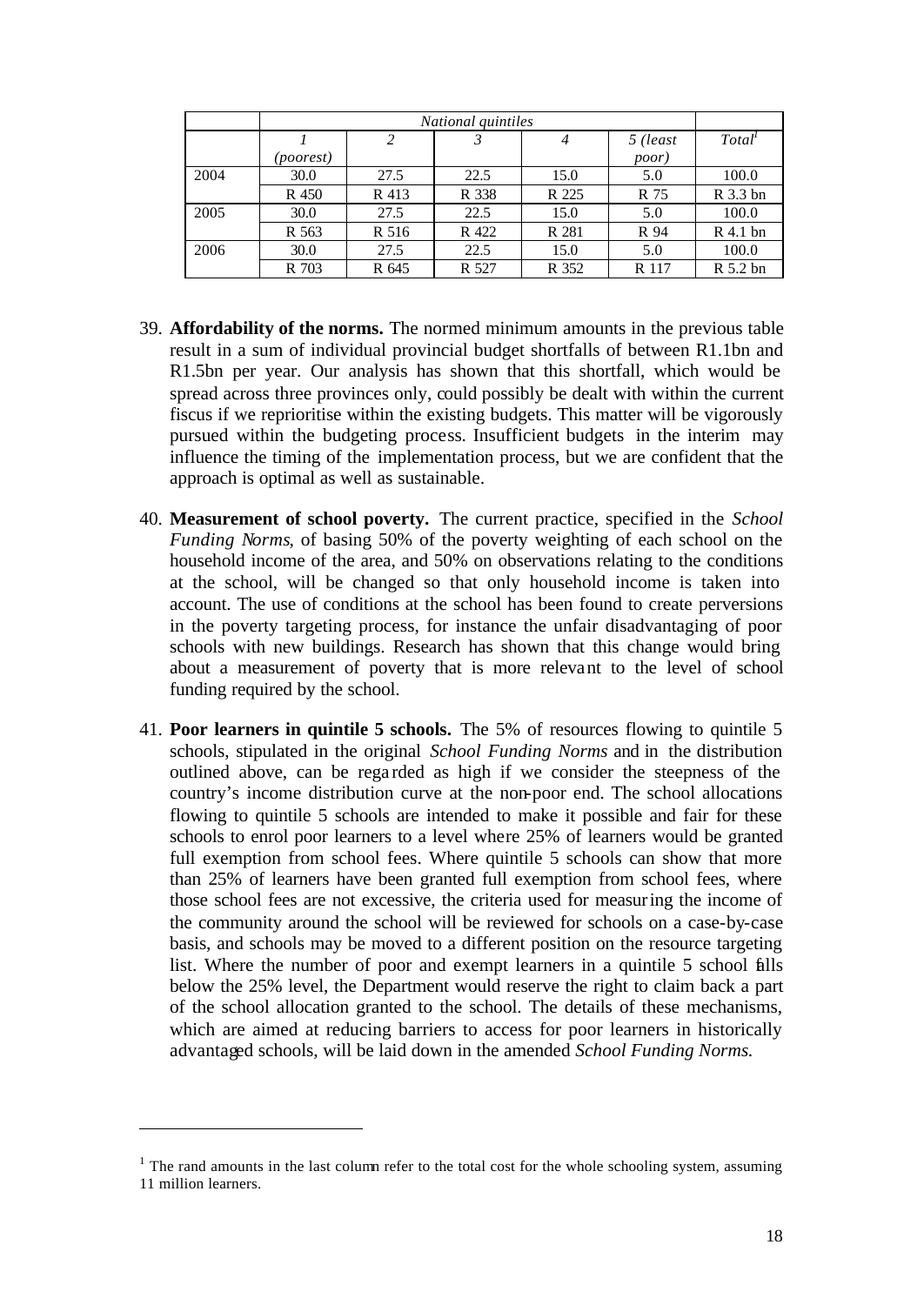42. **Items covered by the school allocations.** The original *School Funding Norms*  stipulate that items such as cleaning materials and routine maintenance are not covered by the school allocations. The intention of this provision was to encourage community participation in relation to school maintenance. However, this provision also adds to the pressure for school fees to be charged. This provision will therefore be removed from the policy. Moreover, the policy amendments will specify all the items that the school allocations are intended to cover, what items are not covered, and how these items that are not covered will be financed, for instance out of the capital investment budgets of the Department.

#### **6.3 Systems to support the national resource targeting framework**

- 43. **Clearer national policy to regulate school finances.** Currently, the *South African Schools Act,* the *School Funding Norms* and various provincial notices regulate how school funds are managed, what the budgeting and accounting procedures are, and the relationship between the PED and the school in terms of financial accountability. We believe that this legal framework needs strengthening, and that it should be a national one. For this reason, we will be engaging with the Provincial Governments and National Treasury to explore greater cohesion, and the closing of certain loopholes, possibly through an addition to the *School Funding Norms.*
- 44. **Move towards SASA section 21 status.** Government remains committed to a long-term goal in the schooling system whereby all schools become responsible for managing the non-personnel funds received from the state, and have the capacity not only to manage their finances well, but to translate financial resources into the physical resources that will most cost-effectively promote quality education. We do not see this as a reduction in the responsibility of the Provincial Education Departments. With the increasing transfer of financial management responsibility to schools, PEDs will increasingly be able to shift their focus to the responsibility of monitoring how successfully schools translate inputs into learner performance. Section 21 status is no longer a synonym for ex-Model-C schools. Many of the schools now applying for, and receiving, section 21 status are township and rural schools, which have benefited from our management development programmes and are clearly in a position to take greater control over their finances. We regard this as a very healthy development.
- 45. **New interim measures for non-section-21 schools.** The *Review* identified the expenditure of the school allocations in non-section-21 schools as a particular problem. We will continue to have a large number of non-section-21 schools in our schooling system for many years, and it is imperative that we address this problem effectively. We believe that there are ways in which we can improve the efficiency of the NPNC resourcing situation in non-section 21-schools, whilst retaining financial management control in the Department. The DoE and PEDs will jointly be developing mechanisms whereby non-section 21-schools will be able, at their request, to assume greater control over the procurement process, for some or for all items, though financial accountability would rest with the PED. What this means, is that schools would be able to go to suppliers themselves and order materials such as books or cleaning materials, and the PED would on behalf of the school transfer funds to the suppliers concerned. Accountability at the school would rest with the school principal, in terms of the existing *Public*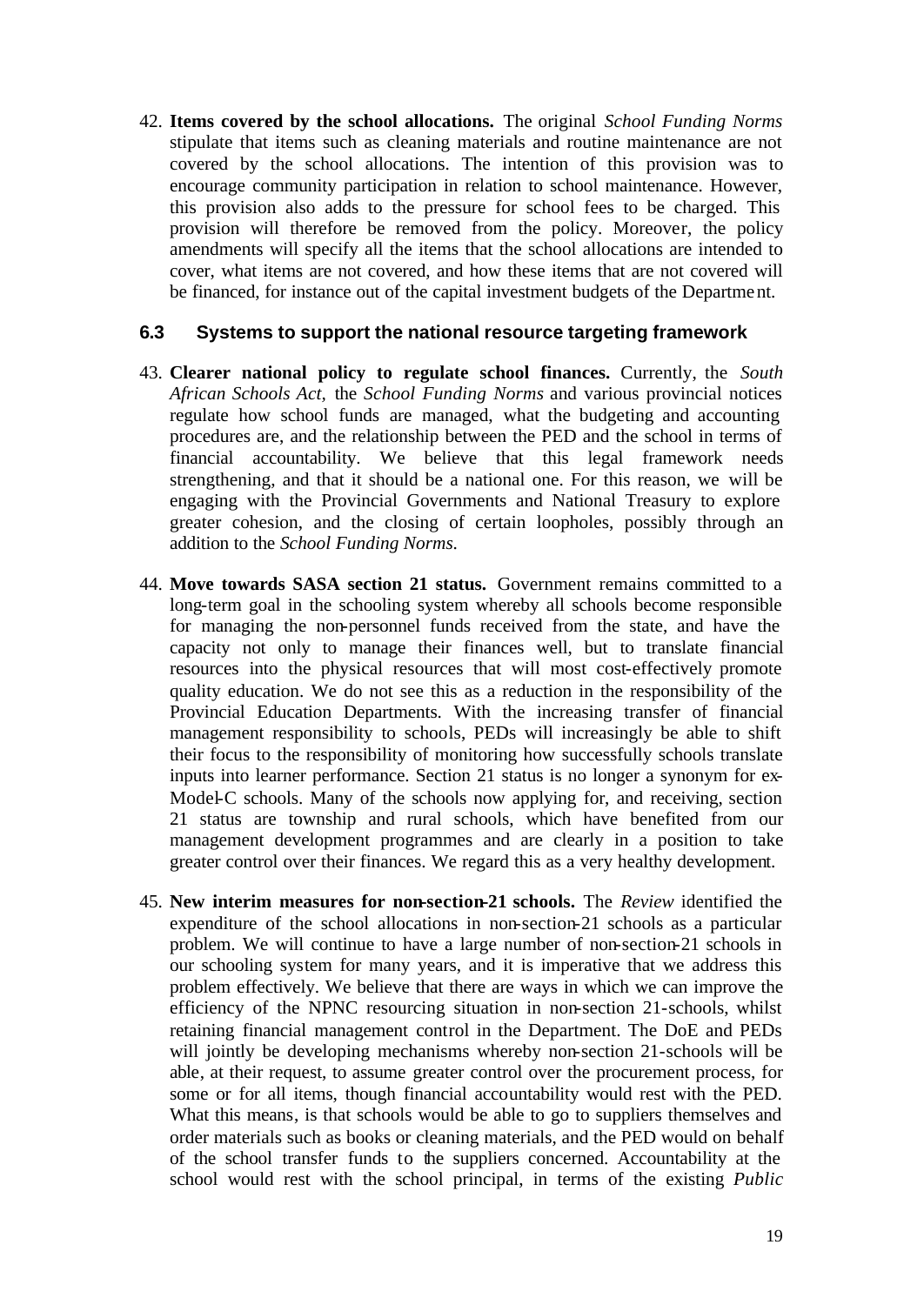*Service Regulations*. The responsibility of the PED would then be to ensure, firstly, that the funds were in fact transferred to the supplier and, secondly, that the purchases were in line with the budget of the school, which is in any event approved by the PED. We will furthermore be exploring the possibility of transferring the school allocation of non-section-21 schools to bank accounts pertaining to individual schools (this is currently what occurs with section 21 schools), but with an arrangement whereby the PED and the school exercise joint authority over the release of funds from these accounts. *The new interim measures for non-section-21 schools will be finalised during 2003 and 2004.*

- 46. **Asset management systems in schools.** The *Review* concluded that the lack of proper asset management systems in many schools, including proper systems for the retrieval and storage of textbooks, is an important factor contributing to leakages of resources and hence the under-resourcing of schools. We believe that there are some basic steps we need to take in the near future to ensure, firstly, that school management is aware of the importance of asset management and, secondly, that systems, even very simple paper-based systems, exist in all schools. We moreover believe that we should develop a partnership with the South African Police Service (SAPS), focusing specifically on reducing theft of school **i**tems. Very clear and indelible marking of school property will assist SAPS and communities to identify what items belong to the local schools. *The Departments of Education will ensure that by 2004 at least 80% of schools have asset management systems in place, and that, by 2005, all schools possess this facility.*
- 47. **Electricity and water consumption.** A problem identified in the *Review* was the inability of many schools to control their electricity and water consumption, and to avoid wastage of these utilities. We will ensure that all schools have both electricity and water meters, and that school management knows how to read them in order to manage consumption. We will also pursue the option of installing pre-paid electricity meters in schools using a pay card as a tool for managing consumption and for allowing the school itself to disconnect the electricity supply during, for instance, school holidays. Importantly, our premise is that electricity is a resource that ought to be consumed in all schools, in the interests of providing quality education, but that schools should be in a position to control consumption, so that wastage of this item does not adversely affect expenditure on other items in the school.

#### **6.4 School nutrition**

48. **Poverty targeting in our school nutrition programme.** The Primary Schools Nutrition Programme (PSNP) will be transferred from the Department of Health to the Department of Education during 2004. Preparations for this transfer began in 2002, and we are confident that Government will be in a position to move closer to its target of providing nutritious lunches to all poor learners on every school day. *During 2004, we will realise our target of providing a nutritious meal to 20% of learners on a pro-poor basis on every school day.* These learners will be all the learners in schools which offer any of the grades in the Grade R to Grade 7 range, and targeting will start from the poorest schools and cover 20% of learners.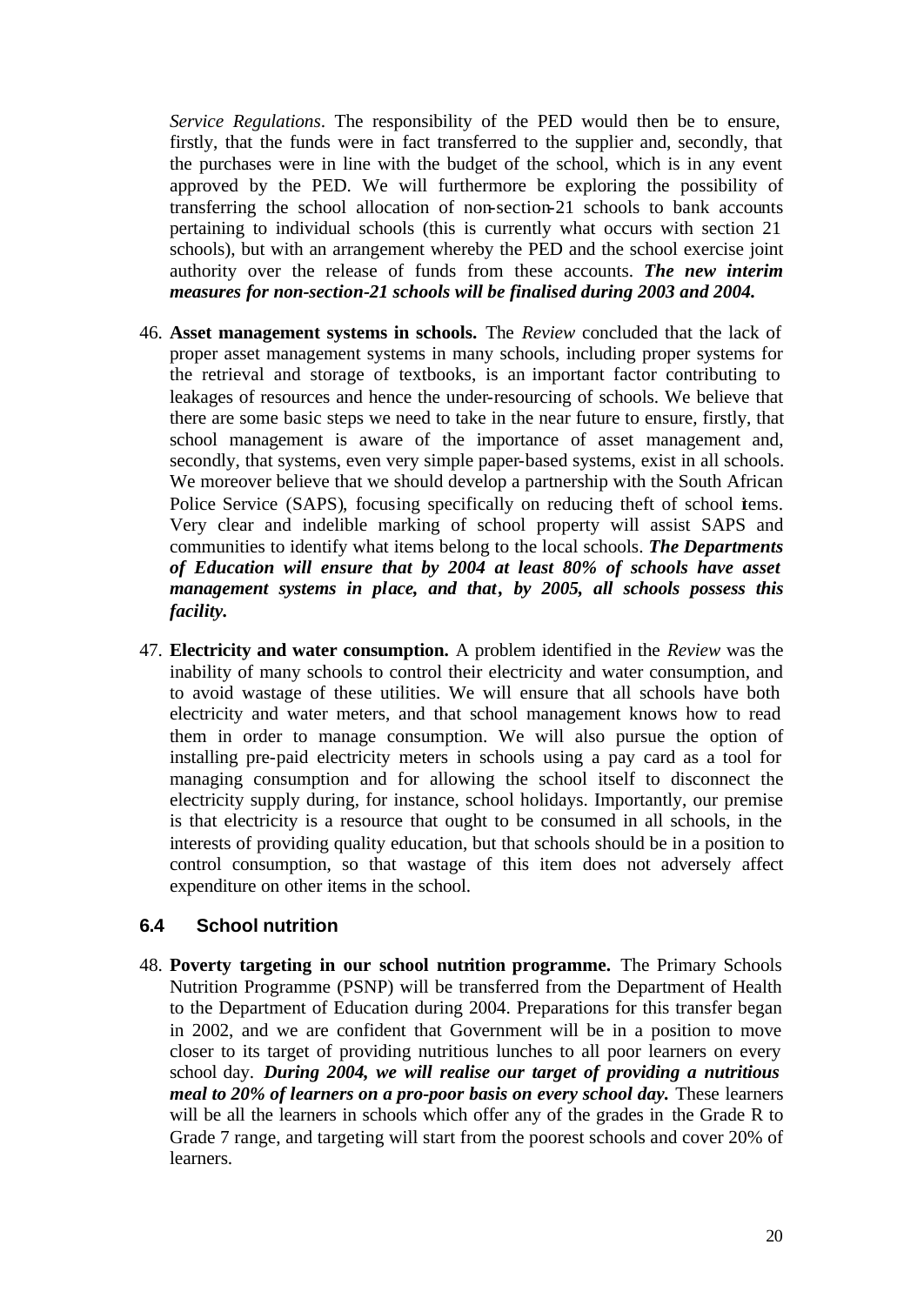49. **Poor learners in non-targeted schools**. In order to provide school feeding to individual poor learners in schools not fully covered in the programme, we will set up a mechanism whereby schools will be able to apply for funding to provide lunches for these individual learners. In this case, eligibility for poverty-based welfare grants will be used as a criterion for eligibility for a publicly funded lunch.

## **7 School infrastructure and the question of access to schools**

#### **In a nutshell**

**A comprehensive capital investment plan for education, as well as an improved national implementation plan, will enhance our ability to tackle backlogs and provide an acceptable physical infrastructure in all schools. We believe our physical infrastructure planning must focus strongly on making schools accessible to all learners, and that scholar transport should be a supplementary strategy to achieve this goal.**

# **7.1 A capital investment policy and plan**

- 50. **A comprehensive capital investment policy.** The *Review* outlined some of the complexities around planning how we spend our capital investment budgets. It is vital that our measurement of physical infrastructure backlogs leads to targeting of expenditure that most effectively and most rapidly addresses barriers to quality schooling in poor, and especially rural, areas. Moreover, we need to take into account migration patterns, which are particularly dynamic in our schooling system, in order to ensure that we build and improve structures in the right locations. Different modes of service delivery, including public private partnerships (PPPs), should receive attention. For better planning and budgeting relating to our substantial capital investment budgets to occur, we need a wellinformed national policy framework. *The Department of Education will complete the formulation of a comprehensive capital investment policy for education during 2004.*
- 51. **Plans with better targeting of critical areas of need.** There is currently an extensive planning network supporting our capital investment budgets, but we believe this aspect of our delivery system can improve. Physical planners in all the Education Departments need better models and planning tools, and training on how to use them, in order for us to speed up the process of eliminating the physical infrastructure backlogs bequeathed to us by the apartheid system. This work must also occur within a technically sound and widely consulted national plan for infrastructure development. We believe that we can make improvements to our current national plan. *By 2004, we will have come up with an improved national capital investment plan for the targeting of critical areas of physical infrastructure need.*

# **7.2 Scholar transport**

52. **Maximum time that each learner should spend on transport.** Infrastructure development in the schooling system is closely linked to the matter of scholar transport. Our goal should not just be to provide school buildings, but also to ensure that we have an infrastructure that makes schooling easily accessible to all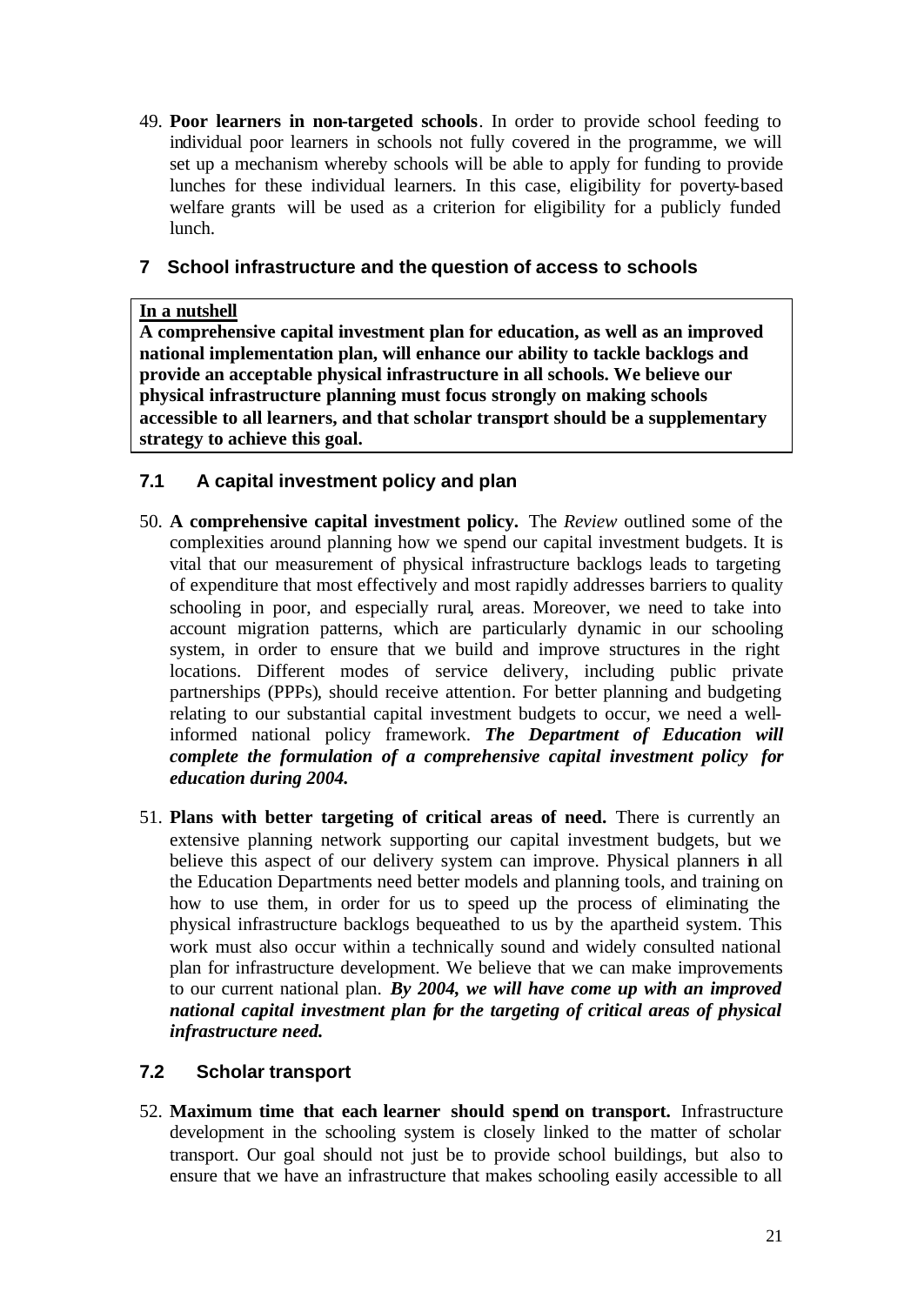learners of compulsory school-going age. Government believes that no poor learner should be further than one hour away from the closest school offering the grade he or she must attend. This is particularly important in the case of primary school learners.

53. **Study into learner transport options.** Provincial Education Departments have embarked on a variety of scholar transport programmes since 1994. We believe it is time to take stock of the many initiatives that have been running, and to assess which approaches can best serve our goal of making schooling accessible for our learners. *During 2004, the Department of Education, in conjunction with the Department of Transport, will conduct an assessment of current initiatives, and formulate recommendations for the way forward.* In arriving at recommendations, we will look broadly at the available options, including school buses, subsidies for learners using the general public transport system and bicycles. Hostels, boarding allowances and independent schools will also be looked at as options for those areas and situations where transport schemes are less viable.

#### **8 Improved functionality within DoE relating to all inputs**

#### **In a nutshell**

**Capacity in the Department of Education will be improved in respect of budget monitoring and support, school systems development, liaison with key suppliers of goods and services, data collection, and research.**

- 54. **Budget Monitoring and Support Office (BMSO).** An instrument through which we seek to enhance the capacity of the Department of Education to provide support to PEDs, will be the Budget Monitoring and Support Office. This office will monitor trends in provincial education budgets closely, and will make assessments of these budgets in relation to our education policies, our equity targets, and mixes of inputs that are sound from an economic point of view. Furthermore, staff from this office, as representatives of the DoE, will participate actively in the provincial education budgeting processes, advising provincial colleagues where necessary. The office would compile periodic reports on the ir assessments, and comparative analyses of provincial practice. These reports would be of a high standard, and would assist in guiding provincial planners regarding best practice across provinces in achieving our policy goals. We believe this service in the DoE would be a powerful lever for improving the resourcing situation in schools, and, hence, for accelerating our attainment of access to free and quality schooling for all. Specifications for the BMSO have already been formulated, and the DoE is working closely with the National Treasury to ensure that a clear modus operandi is established whereby the work of the BMSO is aligned with the budget process driven by the National Treasury. *The Budget Monitoring and Support Office will deliver its first reports in 2004.*
- 55. **Dedicated staff focusing on school systems.** Schools require a host of administrative systems in order to deliver a quality service to learners and communities. They require application forms for new learners, records with details regarding learners and parents, attendance registers, learner assessment records, inventories of textbooks and other assets, and so on. There will be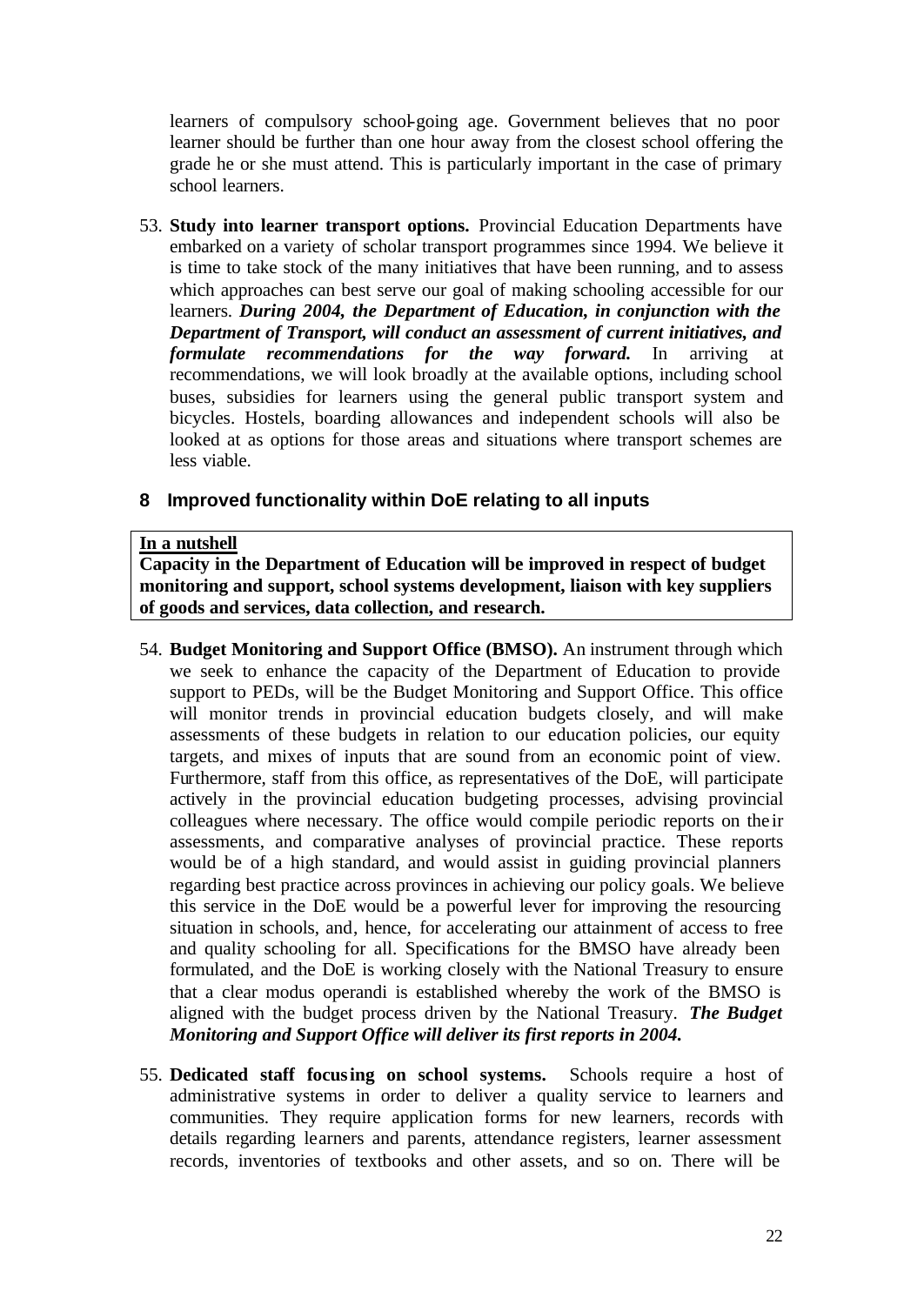increasing pressure to computerise the various administrative systems of schools and to network school administration computers to larger systems. In the interim, however, it is important that effective paper-based systems exist. In fact, computerisation of school systems works best if there is a history of effective utilisation of a paper-based system. The enormity of the task of setting up school systems has been underestimated. In most provinces, even paper-based systems tend not to be very effective. Often, the systems used are still those inherited from the apartheid era. Up until now, the development of school administration systems has largely been a function of the Provincial Education Departments. However, the costs of this task are high, and there are clear benefits to a more standardised, national approach. In fact, the *National Education Policy Act* of 1996 underlines the importance of a national approach to systems development. *By 2004 the Department of Education will have established a function to deal with school systems, and by 2005 the DoE will have produced its first comprehensive report, with recommendations, relating to school systems.* As part of this responsibility, the DoE will focus on systems at the level of the district to complement systems at schools. The work involved in this function will include research into current systems, and may include the purchasing of standard systems for all schools across the country and the establishment of frameworks within which PEDs or schools may develop their own systems.

- 56. **An industry liaison office in the DoE.** Schools require resources that are often supplied by large national or multinational firms. It is difficult for individual schools, or even individual provinces, to negotiate favourable prices or procurement arrangements with these firms. The DoE can fulfil a strategic role in this respect, by liaising either with individual firms, or with entire industries. The textbook industry is a particularly important industry with which the education system must interact. There are both curriculum and economic benefits that result out of closer and more regular collaboration between this industry and the education sector, through the Department of Education. Lack of coordination in textbook specifications has been cited as one factor contributing to high textbook prices. A short-term approach to textbook orders also pushes textbook production costs up. Ideally, the industry and the education sector should jointly arrive at medium- to long-term plans relating to the demand and supply of textbooks. Both sides stand to gain from this. *In the interests of lowering the prices of inputs required by schools, the DoE will, during 2003, strengthen its capacity to liaise with relevant industries, in particular the textbook industry. By 2004, the Department of Education, together with the Provincial Education Departments, will have concluded a strategy with the textbook industry to ensure the costeffective and timely supply of textbooks for schools.*
- 57. **Further improvements to the collection of school data.** The Department of Education surveys schools on a regular basis, mainly through the Annual Survey of Schools and the School Register of Needs. These data collection processes are being improved on an ongoing basis in order to provide a better picture of what the trends are in schools. What will receive particular attention, in view of the critical nature of the issues, is data on school fees and data on textbooks at schools. We need to know what the trends are in the country with regard to school fees, so that we are in a position to monitor whether improved public resourcing has in fact resulted in lower school fee pressure on poor communities, and, hence,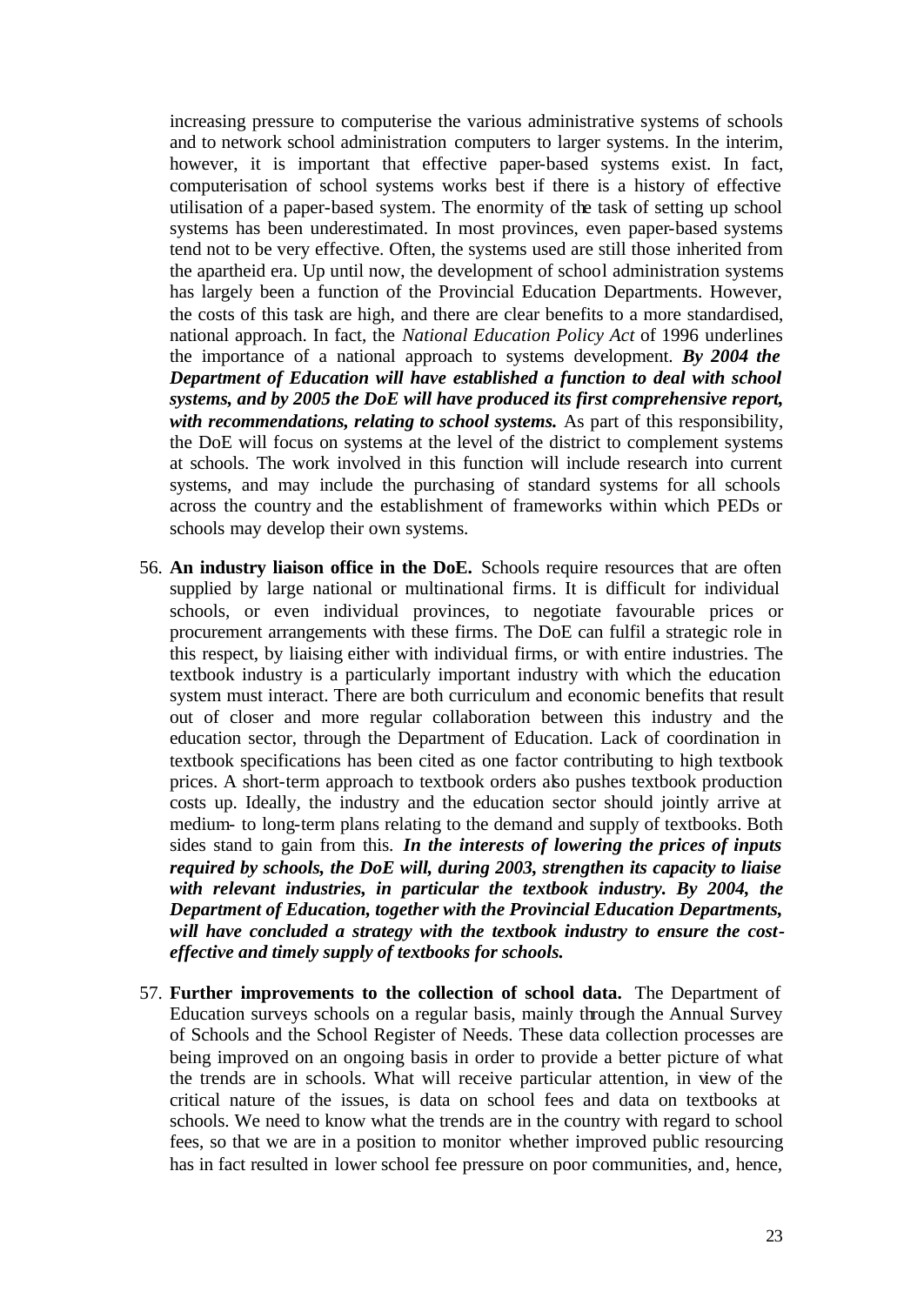in improved access of poor learners to schooling. It is also important for parents themselves to be empowered with national and provincial information regarding fees, so that proposals for excessive fees in individual schools will be opposed by parents in the fee-setting process. Data on textbooks is important insofar as it can assist us in determining the effectiveness of our textbook retrieval campaigns and systems, and the degree to which learners have adequate access to textbooks, and, hence, to the possibility of quality schooling.

- 58. **More sample studies of schools to track resourcing issues.** In order for the Department of Education to conduct more in-depth research into particular issues relating to the adequacy of public funding, pressures on households, access of learners to schools, and whether learner performance justifies the inputs, extensive and very specialised data sets on schools are needed. It is not economical for the Department of Education to collect this specialised data from the more than 25,000 schools in the country. Instead, the DoE needs to select a representative sample of schools as an object for the study, and collect the required data from the selected schools only. This approach has been followed in the DoE's Systemic Evaluation programme. This programme will be extended so that it can provide more in-depth information and research on the full range of resourcing issues. *The DoE's first in-depth sample study into the resourcing of schools will be conducted during 2003, and the report will be made public during 2004.*
- **9 School fees and other private inputs**

#### **In a nutshell**

**Our most urgent goal is to ensure that no poor school should need to charge school fees owing to inadequate public funding. We believe that in the period 2004 to 2006 we can take major strides towards achieving this goal. Poor schools with improved public funding will have to provide sound reasons for continuing to charge school fees, in order for this to be approved. Our fee exemptions policy will be strengthened with the aim of ensuring that no parent should be charged school fees that are unaffordable. A school uniforms policy will eliminate abuses relating to school uniforms and is expected to bring the prices of uniforms down.** 

#### **9.1 School fees and free education**

59. **The progressive roll-out of free education.** The amounts that will be normed as minimum permitted school allocations will, in the case of the vast majority of poor schools in the country, be greater than the sum of public NPNC funding *plus school fees* in 2002. The net effect of the norms will therefore be improved funding for schools *even if school fees are not collected.* It is in the interests of society to ensure that better public funding does in fact result in lower pressure to charge fees, and not, for instance, in an unchanged school fee regime in order to finance non-essential inputs in schools. Government does not believe that a complete school fee ban in the case of poor schools with better levels of public funding is the optimum solution. We believe that school communities, including poor school communities, exist where the charging of a small school fee, subject to strict exemptions criteria, is justified on the basis of particular communitybased projects for improving the school. We believe Government should take care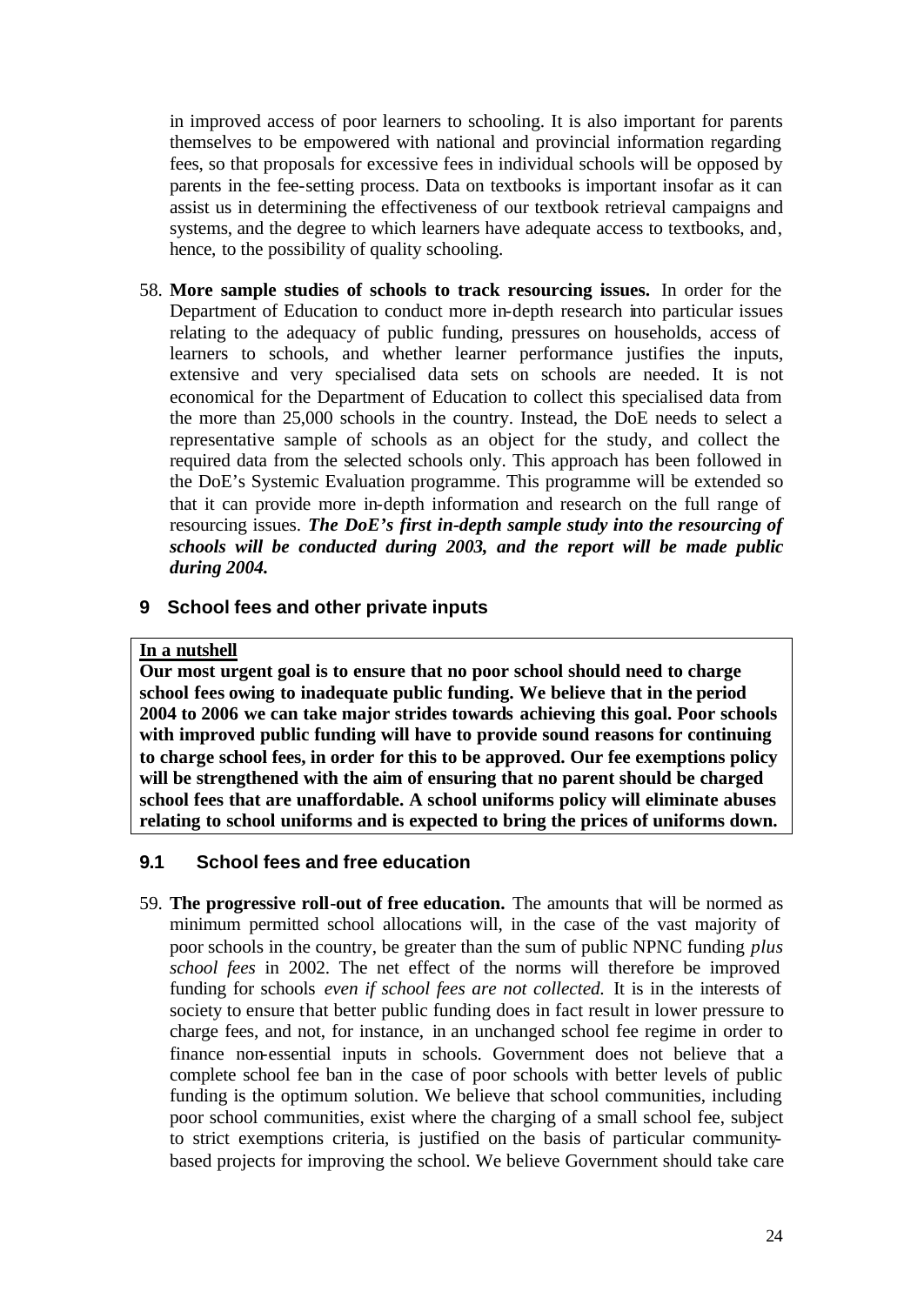not to put barriers in the way of such legitimate community-based projects. For now, Government believes that our best option is to strongly discourage or limit the charging of school fees in poor schools, on the basis of improved public funding, but to allow communities with good motives for charging fees, and with a good system of exemptions in place, to retain the right to charge fees. We believe that currently this is best approach in balancing our commitment to free education with the rights of communities.

# **9.2 Fee-setting**

- 60. **Limitations to the right to charge school fees.** From 2004, schools in national quintiles 1 and 2 will be obliged to seek Departmental approval for the charging of school fees. Approval will be granted on the basis of sound arguments relating to the necessity to charge fees, and adequate understanding of, and school capacity to support, the exemptions procedures. This obligatio n will be laid out in the amended *School Funding Norms.*
- 61. **A more transparent fee-setting process in schools that charge school fees.** We believe that the current fee-setting policies are adequate, and that school fees, where schools are permitted to charge them, should continue to be determined at the AGM of the school governing body. However, we also believe that it is Government's duty to empower parents with guidelines on what acceptable levels of school fees are, based on Government's own thorough analysis of the financial situation in schools, and the relationship between inputs and learner performance. If a school's fees can be lowered without impacting negatively on learner performance, we believe those fees are too high. It is with this understanding that we need to empower parents so that they are in a position to distinguish between reasonable school fees, and excessive school fees.

#### **9.3 Fee exemptions**

- 62. **Amendments to the fee exemptions policy.** The fee exemptions procedures and criteria as laid out in the *School Funding Norms* and the Government notice *Exemption of parents from the payment of school fees* of 1998, will be amended in order to close certain loopholes that have become apparent, with a view to ensuring that all those who cannot afford to pay school fees are duly exempted from doing so. *The exemptions procedures and criteria will be amended during 2003.*
- 63. **Parents paying the fees of more than one child.** According to the 1998 policy, eligibility for exemptions is considered on a learner-by-learner basis, and not on the basis of how much a parent or a household spends on school fees in total. This has created particular problems for poor parents paying school fees for more than one child. Amendments to the policy will state that parents with a combined annual gross income of less than a certain amount per annum may count the annual school fees of more than one learner when applying for partial or full exemption from the payment of school fees. This amount must still be determined, but our aim is to provide relief to parents, especially single mothers, who earn lower middle class incomes and below. The lowest fee per learner will be multiplied by the number of learners for whom school fees must paid. This is to avoid a situation whereby schools with low fees are unduly deprived of income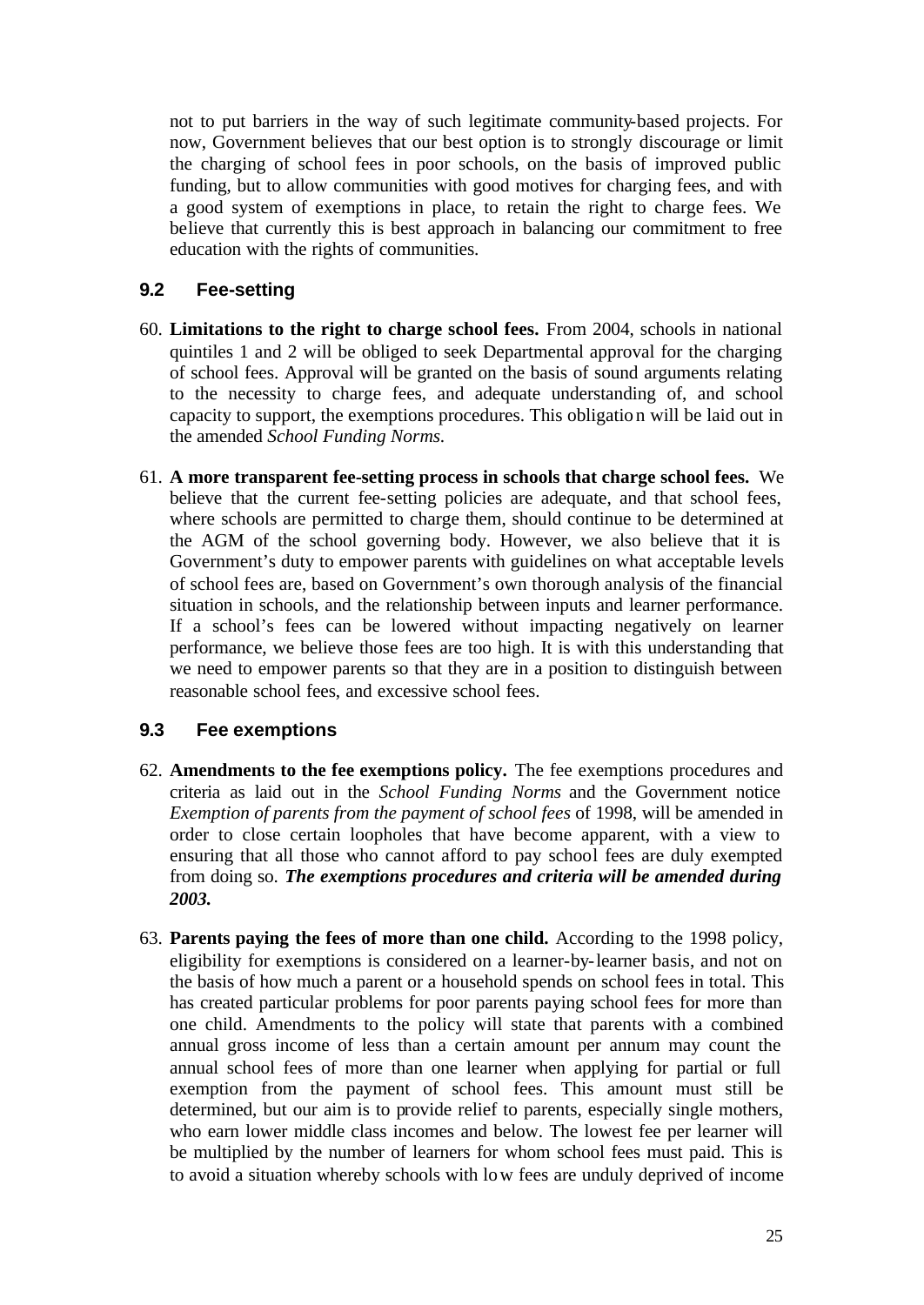simply because a parent has another learner in a school with relatively high school fees.

- 64. **Additional private costs and the exemptions formula.** Amendments to the exemptions policy will furthermore state that in the calculation for eligibility, onethird of the cost of the school uniform and the full value of any additional 'hidden fees' paid by parents will be added to the school fee.
- 65. **Automatic exemptions for recipients of welfare grants.** The amendments will explain how the fee exemptions criteria will be aligned with Government's integrated poverty alleviation efforts, in particular with the eligibility for welfare grants. Where households are receiving welfare grants on the basis of poverty, exemption from the payment of school fees should be automatic. The amendments will explain how exactly these automatic exemptions are to be defined. They will also outline the role of social workers and community development workers employed by the state in ensuring that learners from poor households and other problem households do not experience school fees as a barrier in the way of access to schooling.
- 66. **Awareness of the right to fee exemptions.** As part of its awareness campaigns, the Department of Education will place renewed emphasis on the rights of poor parents to fee exemptions. It is essential to raise the awareness that no household can be discriminated against in terms of access to public schooling on the basis of poverty, and that people guilty of perpetuating such discrimination will be dealt with severely. We will step up our efforts to ensure that copies of the exemptions application form, and the exemptions criteria, are available in all schools, so that they can be distributed to parents as stipulated in the 1998 policy.

#### **9.4 School uniforms**

- 67. **A school uniform policy.** Government believes that school uniforms can play a positive role in the schooling system, in particular inasmuch as they are a potential equaliser between learners of different socio-economic standings, and engender a sense of pride in the traditions and identity of the school. However, Government is also acutely aware of practices relating to school uniforms that have very little to do with this positive role. For this reason, we believe that our education system needs a policy dealing specifically with the parameters for acceptable school uniform practice. Above all, we want to ensure that school uniforms make access to schools easier for disadvantaged learners, and not more difficult. *Government will pass a school uniforms policy by 2004 at the latest.*  This policy will address immediate pressures relating to school fees, whilst more fundamental change to the school uniform regime will be subject to a long-term process of consultations and investigation.
- 68. **School uniform specifications.** Our school uniform policy will state that specifications for the school uniform determined by the school must be wide enough to allow parents to purchase the uniform from more than one local retailer. Moreover, the specifications must translate into clothing that is widely affordable. Ties, badges and other adornments with school-specific designs will be permitted, though their use will not be compulsory, and limitations will be specified in terms of the supplier and cost.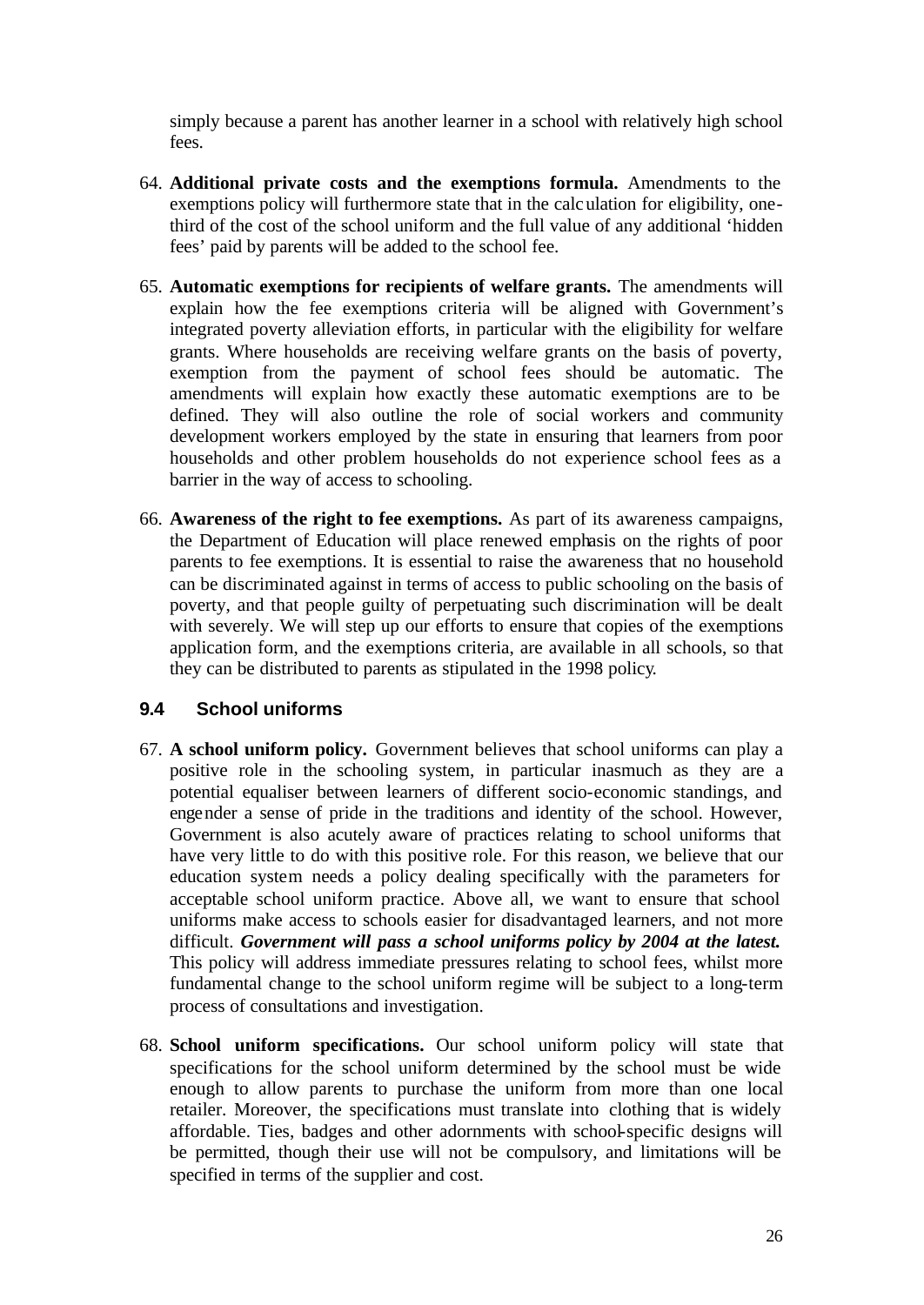- 69. **More active parent participation in the determination of the school uniform.**  The school uniform policy will state clearly that the SGB has the power to determine the school uniform. Furthermore, a process will be outlined according to which parents could make changes to the school uniform.
- 70. **Uniforms not obligatory for the poor.** Schools will be prohibited from taking any action against, or marginalising in any way, a learner who does not comply with the school uniform, where there are grounds to suspect that the reason for non-compliance is economic hardship in the household of the learner concerned.
- 71. **A long-term uniform strategy.** The Department of Education will lead a national process to look into a long-term strategy with regard to school uniforms. Various options, including the new status quo and a standardised school uniform, will be considered. However, any major change in approach would be phased in gradually, and after thorough consultation with all stakeholders, in recognition of the sensitivity of the matter for communities, and of the fact that an established local industry that employs a large workforce and that supplies the current demand for school uniforms exists.

#### **9.5 Compliance with the law and respect for human rights**

- 72. **Stepping up of rights awareness campaigns.** The need for more effective advocacy and awareness campaigns targeted at parents, educators and learners has already been emphasised. The point of departure for these campaigns in dealing with questions of the right to education should be our Constitution, including our Bill of Rights, as well as the Dakar Framework for Action.
- 73. **An Education Complaints Office.** The Department of Education will establish an Education Complaints Office (ECO), which will receive written and telephonic queries and complaints from parents and other role-players regarding the rights of learners to a free basic schooling that is of a good quality. This Office will advise people of their rights and will assist those who complain about denial of their rights through referral to appropriate service delivery points in the system, but also through follow-ups of action taken by the Provincial Education Departments. The ECO will be contactable through a toll-free telephone number, and will be integrated with the Gateway Initiative of the Department of Public Service and Administration, which constitutes Government's flagship public access to information project. *The Education Complaints Office will begin to render a service to the public during 2003.*

#### **10 Performance of the schooling system**

#### **In a nutshell**

**The monitoring and evaluation framework of the DoE will be strengthened. Data from the systemic evaluations and other assessment activities in education will be integrated into a performance report that will be widely distributed with a view to empowering communities with better information on the relative education performance of particular education districts.** 

74. **A better M&E framework.** The DoE's monitoring and evaluation (M&E) framework, which describes how we measure the success and effectiveness of the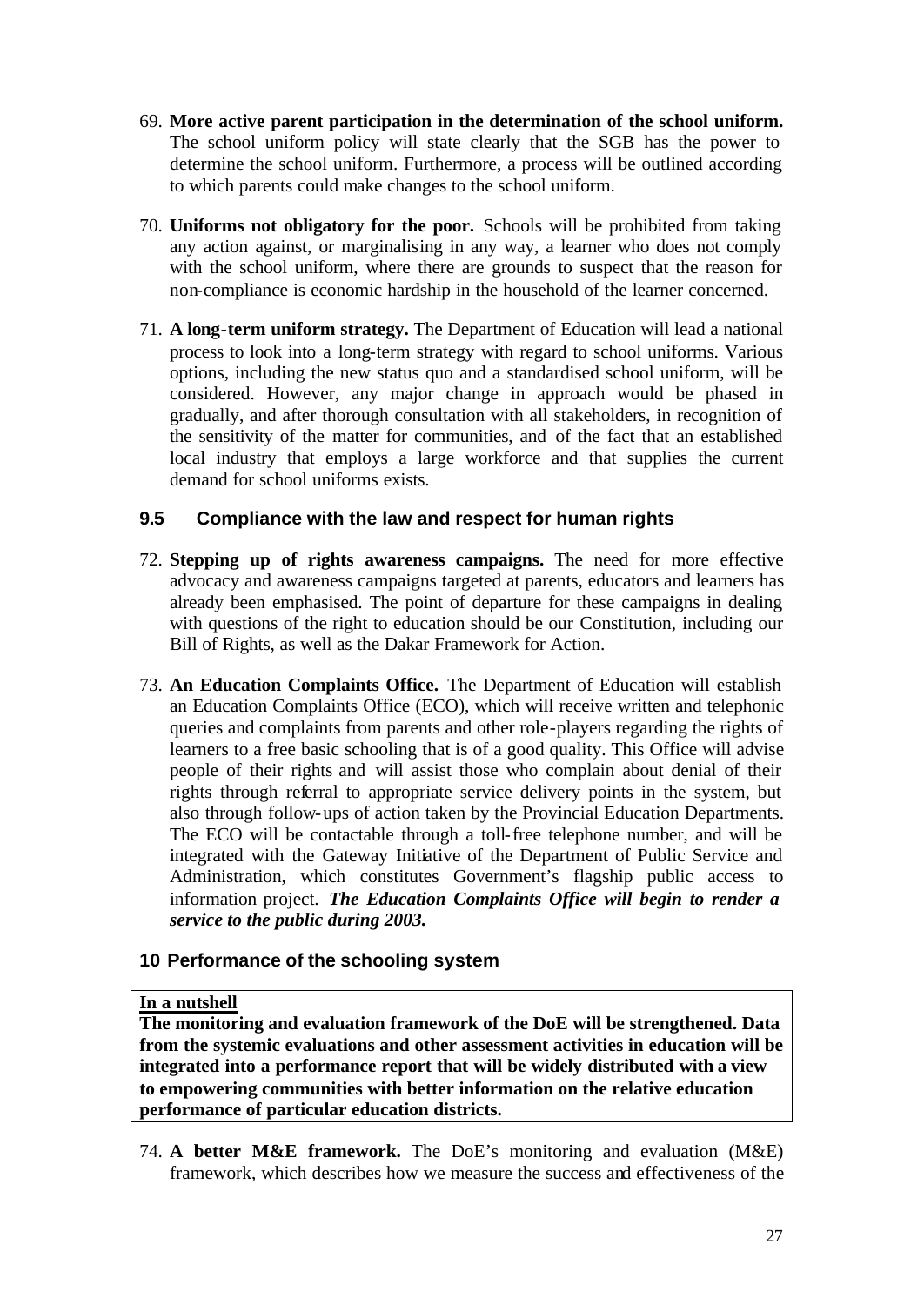education system, is currently under review. It is important that our M&E framework cover adequately both learner performance and the performance of the system, including schools as institutions. Clearly, an effective system and wellmanaged schools contribute to better learner performance. Moreover, it is important that, in determining the criteria for learner performance, we consider the curriculum as a whole, which covers not just outcomes in terms of traditional scholastic skills, but also outcomes related to values that comply with our Constitution, such as a sense of citizenship, respect for diversity, and non-racism and non-sexism. *The review process relating to the M&E framework will be finalised during 2003, after which the framework will be fully integrated into the monitoring and systemic evaluation programmes of the DoE.*

- 75. **Strengthening of the systemic evaluation programme of the DoE.** The Department of Education embarked on its first major sample study of learner performance in 2001, as part of its systemic evaluation programme. In 2001, Grade 3 was the focus of the study. In 2003, Grade 6 will receive attention, and in 2004, Grade 3 will again be the focus. The DoE will ensure that this programme continues to receive the attention it should, and that the results of the systemic evaluations are made public and inform the planning processes of the schooling sector.
- 76. **Access by all to learner performance statistics.** The *Review* argued that accountability of Government and schools to communities and parents would be enhanced if the public had easier access to reliable learner performance statistics that indicated how well schools in the country as a whole were performing, and how well individual provinces and districts were performing. The *Review* further argued that we need to be careful when comparing the performance when we are dealing with very different situations in terms of the poverty of the community, physical infrastructure backlogs, and so on. For this reason, we need to view learner performance statistics in conjunction with statistics indicating the level of poverty of the community. A poor school district where 60% of learners are achieving a minimum level may well be performing better than a rich school district where 70% of learners are achieving this level, if we take into account the barriers to learning faced by the poor district. Finally, the *Review* recommended that broad public dissemination of learner performance statistics down to the level of the district would be beneficial for public accountability, but that releasing statistics on individual schools in this manner could cause perversions, including unacceptably high levels of inter-school migration, and should therefore not be pursued. *The Department of Education will by 2004 have begun integrating existing examination and quality assurance data and will by 2005 have produced its first public report on learner performance down to the level of the district.*
- 77. **A major annual sector report.** The outcomes of the various research projects relating to the schooling system that the DoE is or will be engaged in, many of which have been referred to in this document, will be reflected annually in a major review of the schooling sector. This review will provide stakeholders and the public with a comprehensive analysis of how well the schooling system is succeeding in translating inputs into learner performance in an efficient manner, and in providing access to free and quality education for our learners. *The first*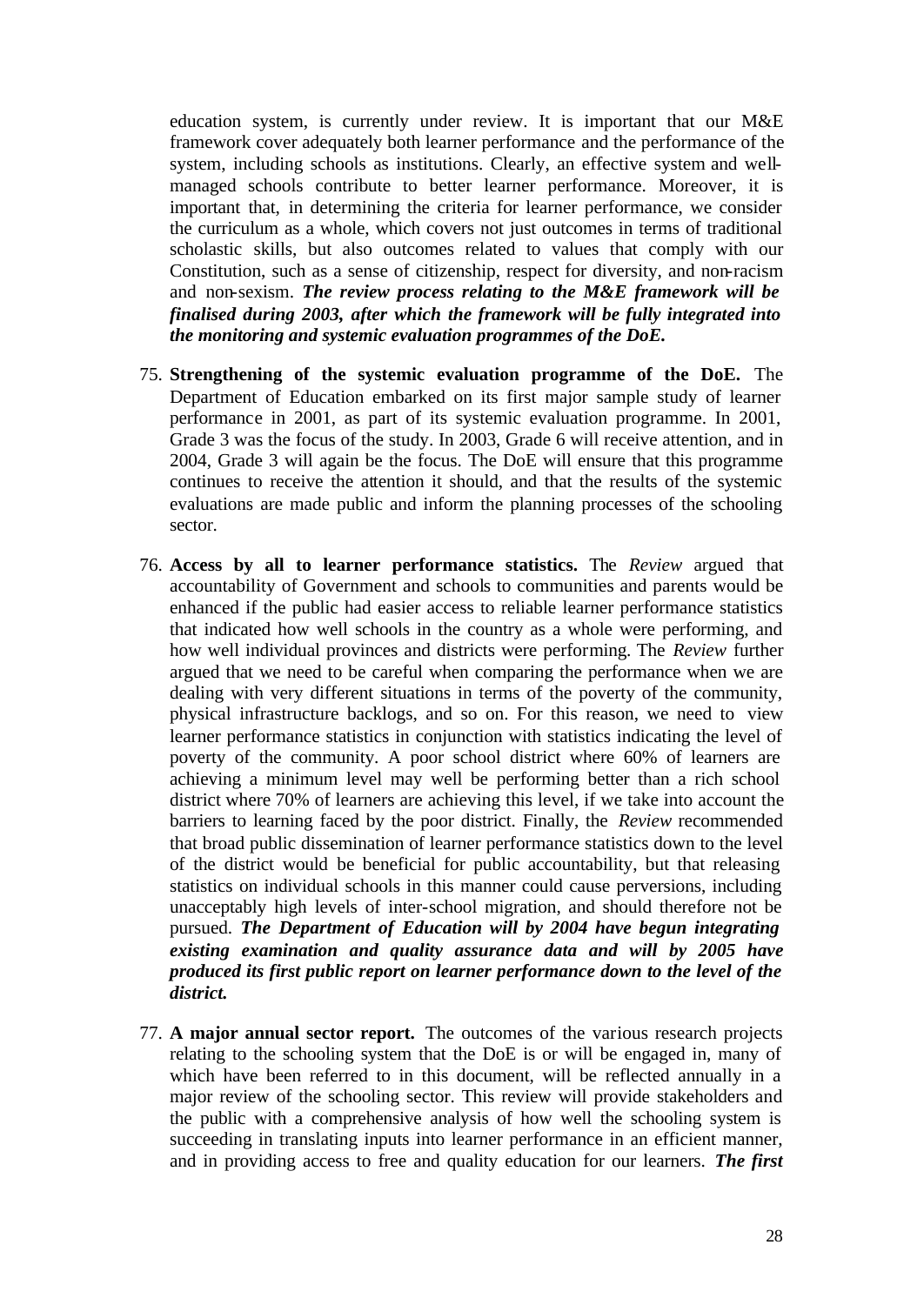*major annual sector report will be released in 2004, and thereafter on an annual basis.*

# **11 Summary of planned action**

78. The following table summarises key activities that the Department will embark on.